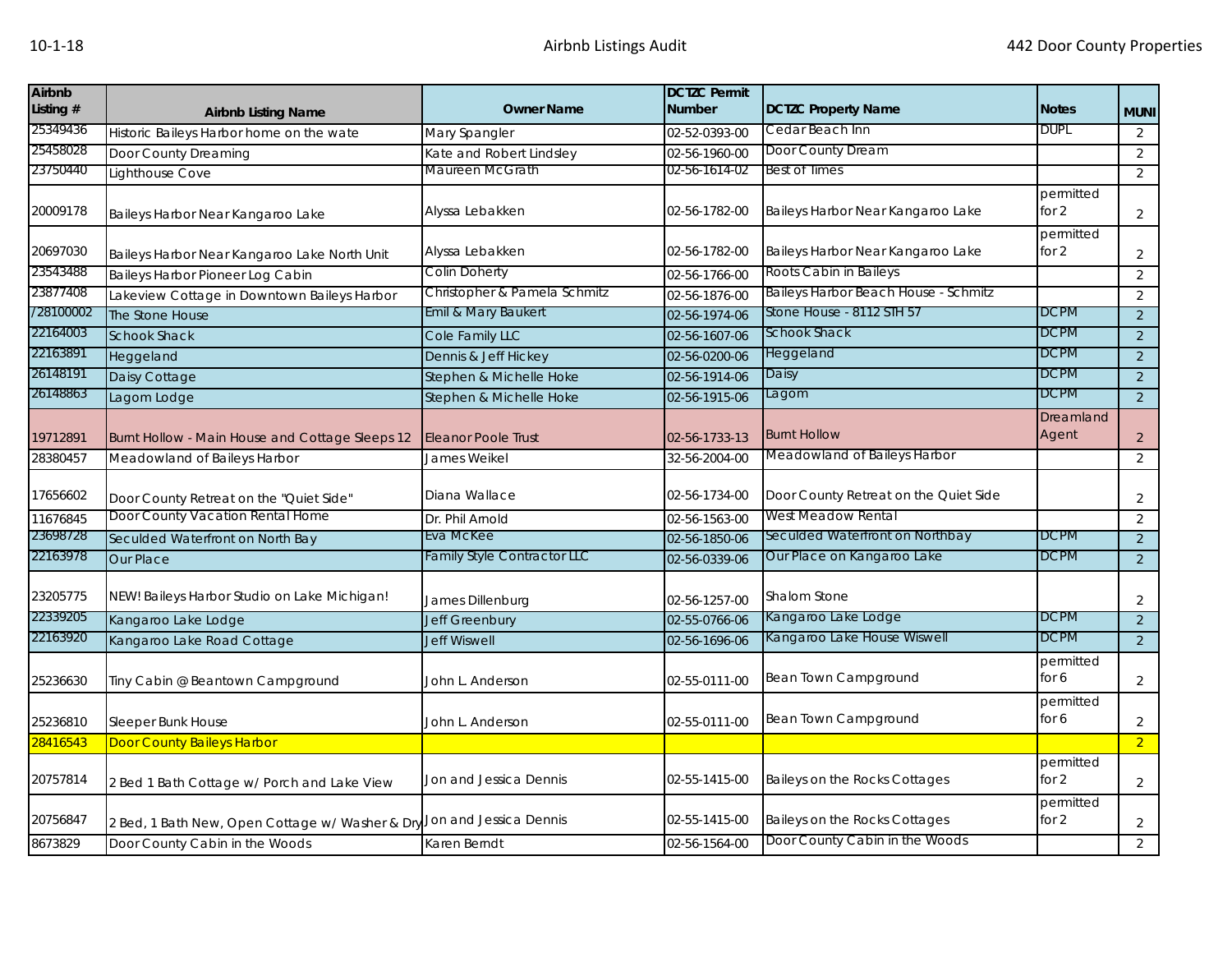|          |                                                             |                                                  |               | Door County Cabin in the Woods- Tranquil | permitted            |                |
|----------|-------------------------------------------------------------|--------------------------------------------------|---------------|------------------------------------------|----------------------|----------------|
| 8126599  | Tranquil, Sunny 3 Bedroo,/2.5 Bath Condo                    | Karen Berndt                                     | 02-56-1564-00 | Condo                                    | for $2$              | $\overline{a}$ |
| 22164047 | Wildwood Beach Home                                         | Laura Thometz                                    | 02-56-1640-06 | Wildwood Beach Home                      | <b>DCPM</b>          | $\overline{2}$ |
|          |                                                             |                                                  |               |                                          | permitted            |                |
| 22186390 | Baileys Harbor Yellow Home with a View                      | Matt Horton                                      | 02-56-1826-00 | <b>Baileys Harbor Yellow House</b>       | for $3$              | $\overline{a}$ |
|          |                                                             |                                                  |               |                                          | permitted            |                |
| 24420991 | South Lane Cottage #2                                       | Matt Horton                                      | 02-56-1826-00 | Baileys Harbor Yellow House              | for $3$              | $\overline{a}$ |
|          |                                                             |                                                  |               |                                          | permitted<br>for $3$ |                |
| 24420171 | South Lane Cottage #1                                       | Matt Horton                                      | 02-56-1826-00 | <b>Baileys Harbor Yellow House</b>       |                      | $\overline{a}$ |
| 1254037  | Cedar Creek Lodge (sold) Islandview Lake House              | <b>Michael Servais</b>                           | 02-56-1019-00 | Cedar Creek Lodge                        |                      | $\overline{2}$ |
| 22163997 | Rocky Bottom Lodge                                          | Natalie & Terry McAllister                       | 02-56-0885-06 | Rocky Bottom Lodge                       | <b>DCPM</b>          | $\overline{2}$ |
| 4709576  | Heart of the Door Homestead                                 | Nicole Henquinet                                 | 02-56-1455-00 | Heart of the Door Homestead, LLC         |                      | $\overline{2}$ |
| 25126829 | A True Farm House Experience                                | Paul Gray                                        | 02-56-1930-00 | A True Farm House Experience             |                      | $\overline{a}$ |
| 7069697  | Loft • Central • Comfy • Private                            | Sarah and Brian Bonovich                         | 02-56-1644-00 | Wooded Lane Guest House                  |                      | $\overline{2}$ |
| 19471677 | Raspberry Fields                                            | Stewart Dawson                                   | 02-56-1741-00 | Dawson Farm - Ahrens Road                |                      | $\overline{2}$ |
|          |                                                             |                                                  |               |                                          | Permitted            |                |
| 20565326 | Door County Scotland Yard                                   | Thomas and Michele Bronsky                       | 02-56-1794-00 | Door County Scotland Yard Haven          | for $2$              | $\overline{2}$ |
| 6785263  | Eclectic Modern Farmhouse in Baileys Harbor                 | Tim Raduenz                                      | 02-56-1693-00 | <b>BHDC</b>                              |                      | $\overline{2}$ |
| 22163915 | Kangaroo Lake Retreat                                       | <b>Will Anderson</b>                             | 02-56-1543-06 | Kangaroo Lake Retreat                    | <b>DCPM</b>          | $\overline{2}$ |
|          |                                                             |                                                  |               |                                          |                      |                |
| 3831684  | New-Private-Secluded Home                                   | Patrick Donley                                   | 06-56-1521-00 | Donely - 6058 CTH OO                     |                      | 6              |
|          |                                                             |                                                  |               |                                          |                      |                |
| 22083085 | Woodwalk Retreat                                            | Andrew and Jillaine Seefeldt                     | 08-56-1834-00 | Woodwalk Retreat                         |                      | 8              |
| 28494097 | Light & Bright Bay View Retreat                             | Nicholas David Barber                            | 08-53-1990-00 | #110                                     |                      | 8              |
|          |                                                             |                                                  |               | Landmark Resort - Door County Getaways-  | permitted            |                |
| 18287078 | Serene 1 Bed 1 Bath Condo w/ Woods View                     | Brian Wiegland                                   | 08-53-1688-00 | Wiegand                                  | for 4 units          | 8              |
|          |                                                             |                                                  |               | Landmark Resort - Door County Getaways-  | permitted            |                |
| 18286289 | Remodeled 1 Bed 1 Bath ADA Condo w/ Wood Vie Brian Wiegland |                                                  | 08-53-1688-00 | Wiegand                                  | for 4 units          | 8              |
| 15399898 | Relaxing Waterfront Door County Lake House                  | Brianne & Barry Tegel                            | 08-56-1707-00 | Door County Lake House Tegel             |                      | 8              |
| 26631795 | Serene Lake Retreat                                         | Natalia Luque                                    | 08-53-1929-00 | Landmark Luque Unit 1232                 |                      | 8              |
|          |                                                             |                                                  |               |                                          |                      |                |
|          |                                                             |                                                  |               |                                          |                      |                |
|          |                                                             |                                                  |               |                                          |                      |                |
|          |                                                             |                                                  |               |                                          | permitted            |                |
|          |                                                             |                                                  |               |                                          | for two units        |                |
|          |                                                             |                                                  |               |                                          | owner is             |                |
|          |                                                             |                                                  |               | The Treehouse at Plum Bottom/The         | hedging<br>bets with |                |
|          |                                                             |                                                  |               | Carriage House at Plum Bottom            | three listings       |                |
| 7340588  | The Cabin at Plum Bottom                                    | Chad Luberger/ Marlyn & Pamela Moo 08-56-1284-00 |               |                                          |                      | 8              |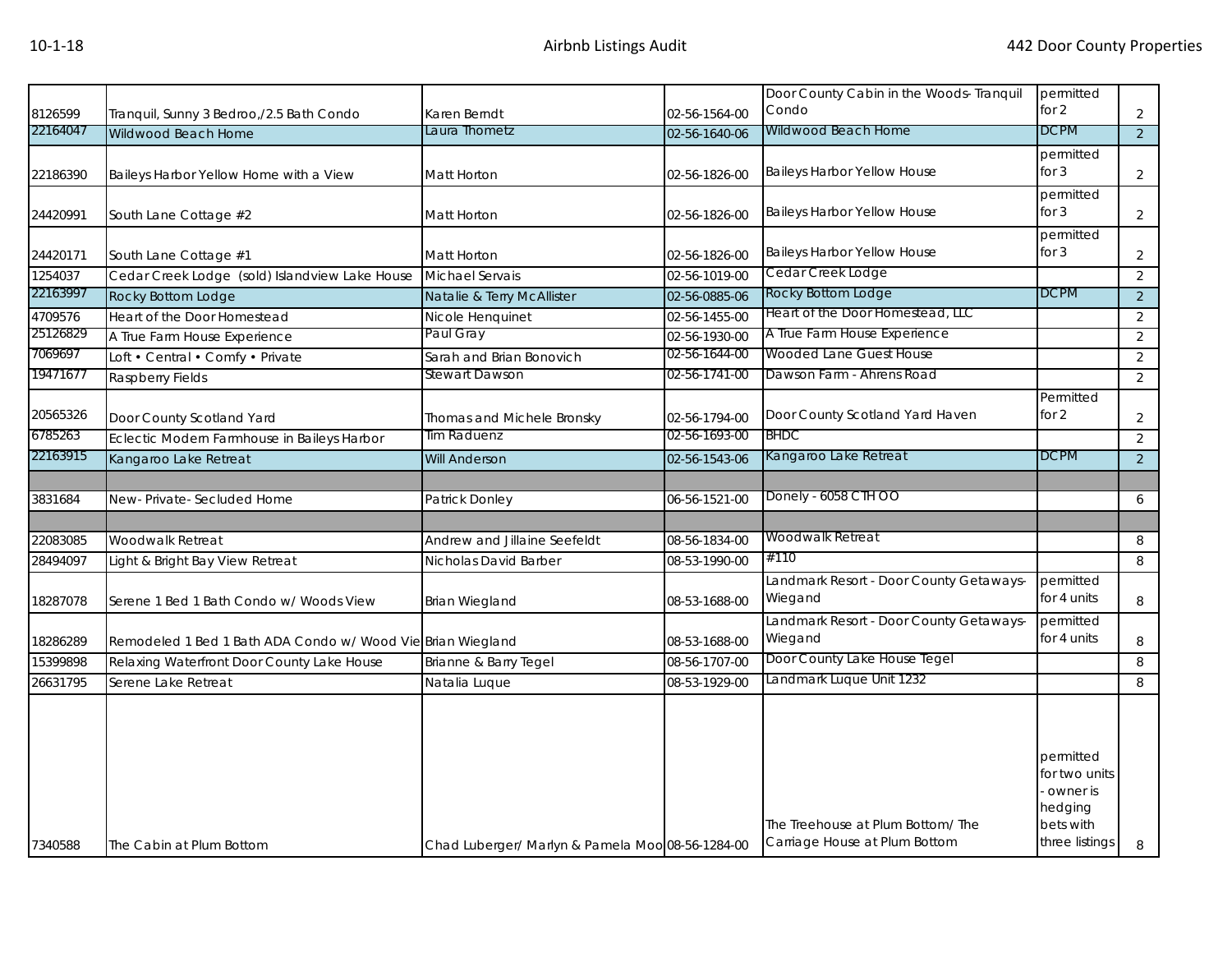| 4950769  | The Treehouse at Plum Bottom                                               | Chad Luberger/ Marlyn & Pamela Moo 08-56-1284-00 |               | The Treehouse at Plum Bottom/The<br>Carriage House at Plum Bottom  | permitted<br>for two units<br>owner is<br>hedging<br>bets with<br>three listings | 8 |
|----------|----------------------------------------------------------------------------|--------------------------------------------------|---------------|--------------------------------------------------------------------|----------------------------------------------------------------------------------|---|
|          |                                                                            |                                                  |               |                                                                    |                                                                                  |   |
| 8163799  | The Cottage at Plum Bottom                                                 | Chad Luberger/ Marlyn & Pamela Moo 08-56-1284-00 |               | The Treehouse at Plum Bottom/ The<br>Carriage House at Plum Bottom | permitted<br>for two units<br>owner is<br>hedging<br>bets with<br>three listings | 8 |
| 16213355 | Newly Renovated Waterview 1 Bedroom 1 bath Co Christopher and Sara Spencer |                                                  | 08-53-1686-00 | Landmark Resort - Units 1225 -1220 - Spencer for 2                 | permitted                                                                        | 8 |
| 16462773 | Relaxing 1 Bedroom 1 Bathroom Condo                                        | Christopher and Sara Spencer                     | 08-53-1686-00 | Landmark Resort - Units 1225 -1220 - Spencer for 2                 | permitted                                                                        | 8 |
| 19123032 | O.B.P. Kornerstone Unit                                                    | Claire & Frank Murphy                            | 08-59-1233-00 | Off the Beaten Path                                                | permitted<br>for 4 units                                                         | 8 |
| 19120828 | O.B.P. Wildside Unit                                                       | Claire & Frank Murphy                            | 08-59-1233-00 | Off the Beaten Path                                                | permitted<br>for 4 units                                                         | 8 |
| 19117481 | O.B.P. Baliwick Unit                                                       | Claire & Frank Murphy                            | 08-59-1233-00 | Off the Beaten Path                                                | permitted<br>for 4 units                                                         | 8 |
| 19119678 | O.B.P. Bunk Unit                                                           | Claire & Frank Murphy                            | 08-59-1233-00 | Off the Beaten Path                                                | permitted<br>for 4 units                                                         | 8 |
| 24130622 | The Lodge                                                                  | Dale La Violette                                 | 08-55-0133-00 | Cottage Retreat                                                    | permitted<br>for 6                                                               | 8 |
| 22164013 | <b>Sunset Sanctuary</b>                                                    | Daniel & Wanda Kupsco                            | 08-56-1566-06 | Sunset Sanctuary                                                   | <b>DCPM</b>                                                                      | 8 |
| 23543379 | Clean Cozy Landmark Condo--Book Now                                        | David Buker                                      | 08-53-1848-00 | andmark Buker                                                      |                                                                                  | 8 |
| 22339046 | <b>Ohlson Chateau</b>                                                      | David Ohlson - Charles Chilcote                  | 08-56-0729-06 | Ohlson Chateau                                                     | <b>DCPM</b>                                                                      | 8 |
| 24133770 | <b>Bluff Cottage Sunsets NEW CONSTRUCTION Egg</b><br>Harbor                | Gail Bergman                                     | 08-56-1874-00 | <b>Bluff Cottage</b>                                               | permitted<br>for 4 units                                                         | 8 |
| 27426270 | Bay View at the Landmark Resort                                            | Dean Hellwig                                     | 08-53-1984-00 | Landmark Resort - Bay View Bungalow<br>Hellwig                     |                                                                                  | 8 |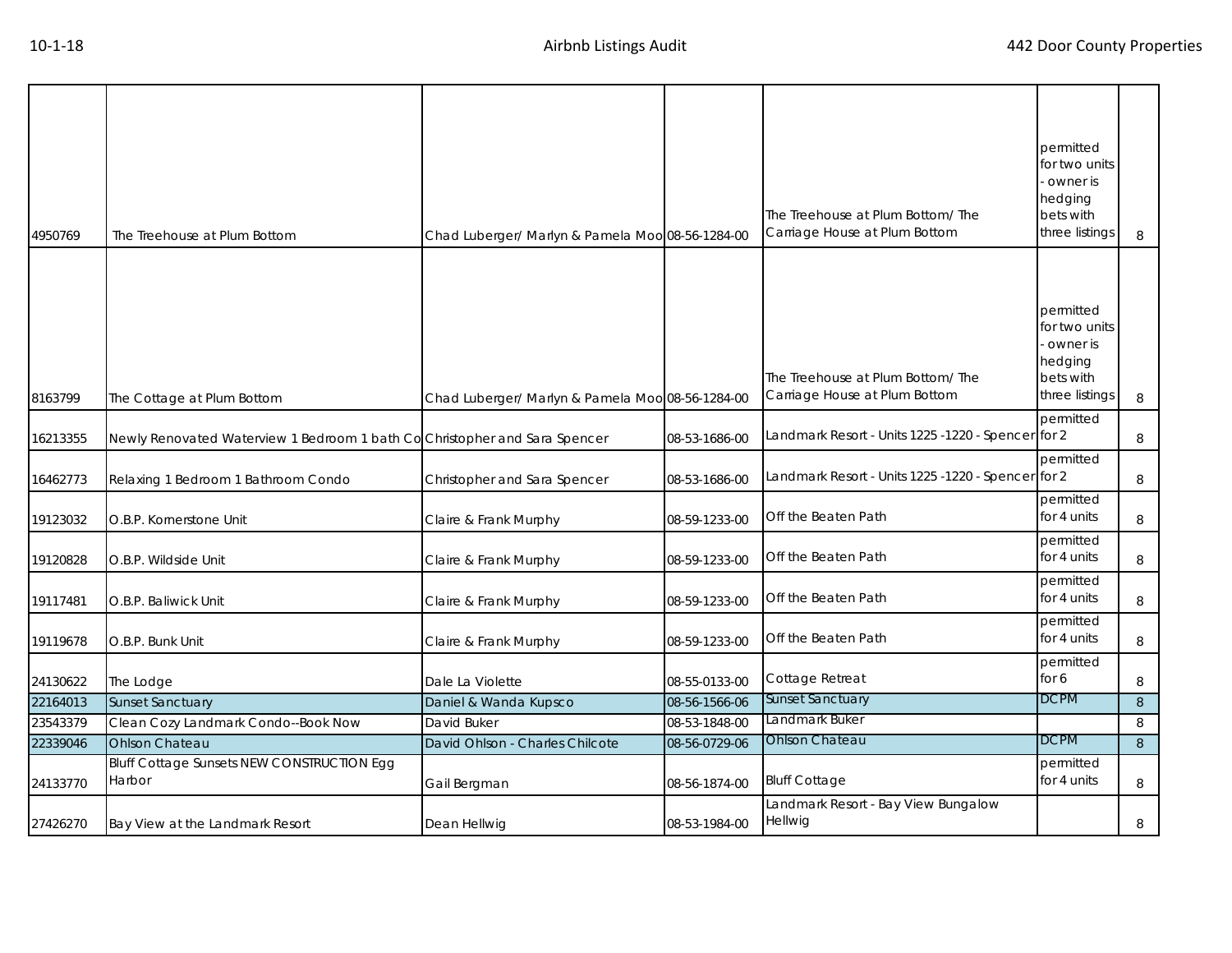| 22011733 | Big discount on Landmark Resort rates on 1BR<br>condo                   | Jewelette Neary                                    | 08-53-1817-00 | Landmark Resort- Neary                                | permitted<br>for $2$ | 8              |
|----------|-------------------------------------------------------------------------|----------------------------------------------------|---------------|-------------------------------------------------------|----------------------|----------------|
| 21595419 | Big discount off Landmark Rates on beautiful<br>condo                   | Jewelette Neary                                    | 08-53-1817-00 | Landmark Resort- Neary                                | permitted<br>for 2   | 8              |
| 1595111  | <b>Beautiful Waterview Condo</b>                                        | Kathlyn Geracie                                    | 08-53-1689-00 | Landmark Resort- Beautiful Water View<br>Condo        |                      | 8              |
| 20123459 | NEW! 2BR Egg Harbor House on 2 Acres!                                   | Kerri Zergoski                                     | 08-56-1768-00 | Lodge 42                                              |                      | 8              |
| 3238045  | Quaint Door County Haven                                                | Mark Lorenzo                                       | 08-53-1832-00 | Landmark Resort Lorenzo                               |                      | 8              |
| 6677520  | Sunset Bluff Getaway in Egg Harbor                                      | Michael & Christina Hauge                          | 08-53-0384-00 | Sunset Bluff Condo - Unit 2- Hauge                    |                      | 8              |
| 7989119  | <b>Breathtaking Water View Condo</b>                                    | Michael and Leigh Dicks                            | 08-53-1554-00 | andmark Resort - Dicks Rental                         |                      | 8              |
| 24351064 | Nautical Theme 1 Bed 1 Bath Condo w/ Waterview Michael White            |                                                    | 08-53-1834-07 | andmark Resort White                                  |                      | 8              |
| 16987204 | Relaxing Nostalgic Log Home "Green Apple Lodge" Patricia Culliton       |                                                    | 08-56-1715-00 | Green Apple Lodge                                     |                      | 8              |
| 17748137 | Egg Harbor Cottage on the Waters of Green Bay                           | Patti Jo Hedeen                                    | 08-55-0302-00 | Sunset on Bay Shore                                   |                      | 8              |
| 13606442 | Cozy Farmhouse Studio                                                   | Renee Schwaller and Steve Beaudot                  | 08-56-1649-00 | Farmhouse Studio                                      |                      | 8              |
| 22163874 | Fox Den                                                                 | Robert J & Michele M Fox                           | 08-56-0823-06 | Fox Den                                               | <b>DCPM</b>          | $\mathbf{8}$   |
|          |                                                                         |                                                    |               | -andmark Resort - Our Piece of the Door -             |                      |                |
| 13479701 | Our Piece of the Door                                                   | Roby Onan                                          | 08-53-1652-00 | Onan #3224                                            |                      | 8              |
| 22164041 | Whitestone at the Water                                                 | Sara Steinhardt & Jon Chapman                      | 08-56-1316-06 | Whitestone at the Water                               | <b>DCPM</b>          | 8 <sup>°</sup> |
|          |                                                                         |                                                    |               |                                                       | permitted            |                |
| 19190730 | Newly Updated! 2 Bed/1 Ba Family Friendly Resort                        | Scott & Wendy Schultz                              | 08-53-1626-00 | Landmark Resort - Schultz                             | for 2                | 8              |
| 12896781 | Renovated! 2 Bedroom/1 ba Family Friendly Resort Scott & Wendy Schultz  |                                                    | 08-53-1626-00 | Landmark Resort - Schultz                             | permitted<br>for $2$ | 8              |
| 26397865 | 2 Bedroom, 1 Bath Condo overlooking lake                                | <b>Jon Pesek</b>                                   | 08-56-1856-00 | adnmark Resort Pesekg                                 |                      | 8              |
| 27162097 | Cozy Condo 3 Minutes To Downtown Egg Harbor,<br>Beach                   | Good Faith Financial                               | 08-53-1970-07 | Landmark Resort Good Faith Financial                  |                      | 8              |
| 16751564 | Leaf House Door County                                                  | Sean and Cami Wright                               | 08-53-1699-00 | Landmark Resort Unit 2317 - Leaf House<br>Door County |                      | 8              |
| 25729564 | Pebble Beach House                                                      | Edgar and Nancy Muenzer TRUST - Victo08-56-1962-00 |               | Pebble Beach House                                    |                      | 8              |
| 28431338 | The Cabin at Shady Grove                                                | Maureen Gribble                                    | 08-56-1925-00 | Shady Grove Gribble                                   |                      | 8              |
| 17527605 | 2 Bed 2 Bath Condo w/ Pool Access                                       | Will Pflum                                         | 08-53-1684-00 | andmark Resort Pflum.                                 |                      | 8              |
|          |                                                                         |                                                    |               |                                                       |                      |                |
| 16911381 | Village Cottage- close to shops, dining, & water                        | A Village Cottage LLC                              | 09-55-0735-00 | A Village Cottage LLC                                 | permitted<br>for $2$ | 9              |
| 16542621 | Village Cottage - walkable to waterfront and town A Village Cottage LLC |                                                    | 09-55-0735-00 | A Village Cottage LLC                                 | permitted<br>for $2$ | 9              |
| 27956173 | Door County Renovated Cottage in woods Near<br>Beach                    | Shawn and Sonny Hennessy                           | 09-56-2010-00 | Cottage - Hennessy                                    |                      | 9              |
| 22164009 | Sounds of the Bay                                                       | <b>Brian Fecteau</b>                               | 09-56-1725-06 | Sounds of the Bay                                     | <b>DCPM</b>          | 9              |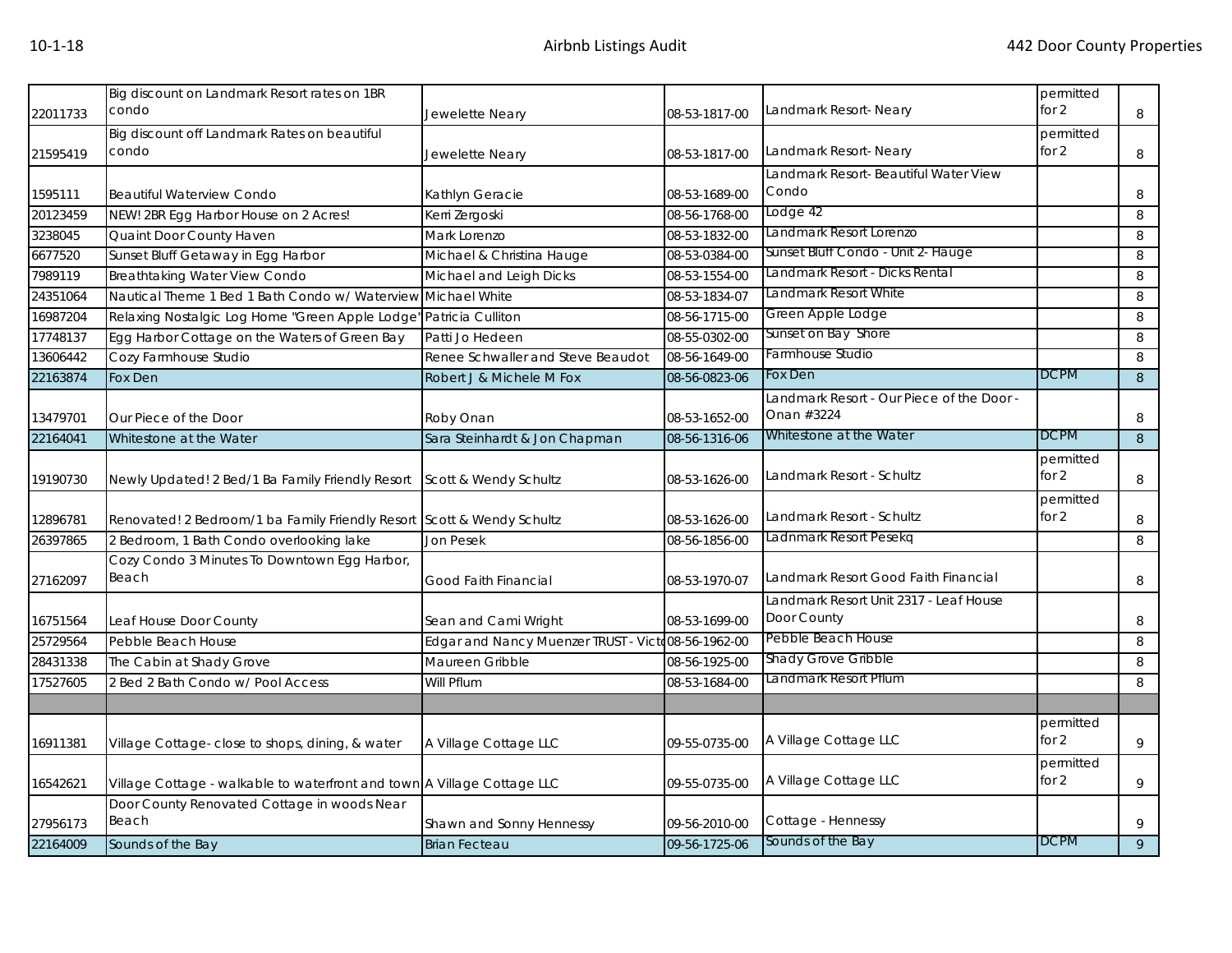|          |                                                      |                                |               | Awesome Sunset Condo - Ridgewood    |                      |    |
|----------|------------------------------------------------------|--------------------------------|---------------|-------------------------------------|----------------------|----|
| 17121280 | Awesome Sunset Condo                                 | <b>Christine Crowley</b>       | 09-53-0549-00 | Condo 5                             |                      | 9  |
| 19113075 | Awesome Sunset Condo TOO                             | Claire & Frank Murphy          | 09-53-1445-00 | Awesome Sunset Condo TOO            |                      | 9  |
| 13812976 | Egg Harbor Bluffwood House                           | Claire & Frank Murphy          | 09-56-1232-00 | <b>Blluffwood House</b>             |                      | 9  |
| 22280403 | Lighthouse Place                                     | Frank & Claire Murphy          | 09-56-1830-00 | Lighthouse Place                    |                      | 9  |
| 22163979 | On the Water Escape                                  | Jan & Craig Bilgen             | 09-55-0817-06 | On the Water Escape                 | <b>DCPM</b>          | 9  |
| 22846687 | <b>Bay Tree Loft</b>                                 | <b>Jill Sommers</b>            | 09-56-1839-00 | <b>Bay Tree Loft</b>                |                      | 9  |
| 23769295 | <b>Church Street House</b>                           | Kaaren Northrup - SWNKCN LLC   | 09-56-1881-16 | Church Street House                 |                      | 9  |
| 13589290 | Egg Harbor Log Cabin                                 | Karen Berndt                   | 09-56-1646-00 | Egg Harbor Log Cabin                |                      | 9  |
| 15922477 | Treehouse Appartment                                 | Kathy Navis                    | 09-53-1576-00 | <b>Sunset View Apartment</b>        | permitted<br>for 4   | 9  |
| 9602336  | Downstown Sunset View Apartment                      | Kathy Navis                    | 09-53-1576-00 | <b>Sunset View Apartment</b>        | permitted<br>for 4   | 9  |
| 20770425 | Green Door Inn Unit #5                               | Kathy Navis                    | 09-53-1576-01 | <b>Sunset View Apartment</b>        | permitted<br>for 4   | 9  |
| 20771252 | Green Door Inn Unit #6                               | Kathy Navis                    | 09-53-1576-02 | <b>Sunset View Apartment</b>        | permitted<br>for 4   | 9  |
| 20975595 | Point Beach House ~ Waterfront, 4 bedrooms           | Mary Zeller                    | 09-56-1882-00 | Point Beach Home                    |                      | 9  |
| 23697711 | Scenic Home in Egg Harbor                            | <b>Massoud Maleki</b>          | 09-56-1086-06 | Scenic Home in Egg Harbor           | <b>DCPM</b>          | 9  |
| 11512240 | Gorgeous View ~ Walk to Town                         | Melanie and Richard Parsons    | 09-53-1609-00 | Ridgewood Bluff Condo - Parson      |                      | 9  |
| 22339056 | White Cliff Cottage                                  | Michael & Dawn McCole          | 09-56-0894-06 | White Cliff Cottage                 | <b>DCPM</b>          | 9  |
| 25305032 | Meadow Ridge of Door County                          | Nancy Droschlogan              | 09-59-1547-00 | Meadow Ridge Timeshare - Drolshagen |                      | 9  |
| 17097048 | Meadow Ridge Door County -                           | Peri Jackson                   | 09-59-1717-00 | Meadow Ridge Timeshare Jackson      |                      | 9  |
| 27284807 | <b>Meadow Ridge Resort with Aquatics Park</b>        |                                |               |                                     |                      | 9  |
| 25688306 | Modern, updated, Door County condo with pool!        | Michael and Georgina Styke     | 09-53-1959-00 | Anchorage Condo - Style             |                      | 9  |
| 20360386 | Egg Harbor Hideaway                                  | RME Holdings - Robert Esposito | 09-56-1780-00 | Egg Harbor Hideaway                 | permitted<br>for 2   | 9  |
| 22446412 | Modern Craftsman Home in Egg Harbor                  | RME Holdings - Robert Esposito | 09-56-1780-00 | Egg Harbor Hideaway                 | permitted<br>for 2   | 9  |
| 525258   | Quiaint Cozy A-Frame in Door County                  | Tim & Kristin Mahoney          | 09-56-1308-00 | Quaint Cozy A-Frame                 |                      | 9  |
|          |                                                      |                                |               |                                     |                      |    |
| 26845261 | NEW! Cozy Ephraim 'Cedar Cottage' w/Private<br>Deck! | Deborah Eckert                 | 11-55-0680-00 | Park Place Cottages                 | permitted<br>for $5$ | 11 |
| 26845402 | NEW! Updated Ephraim 'Pine Cottage' w/ Deck!         | Deborah Eckert                 | 11-55-0680-00 | Park Place Cottages                 | permitted<br>for $5$ | 11 |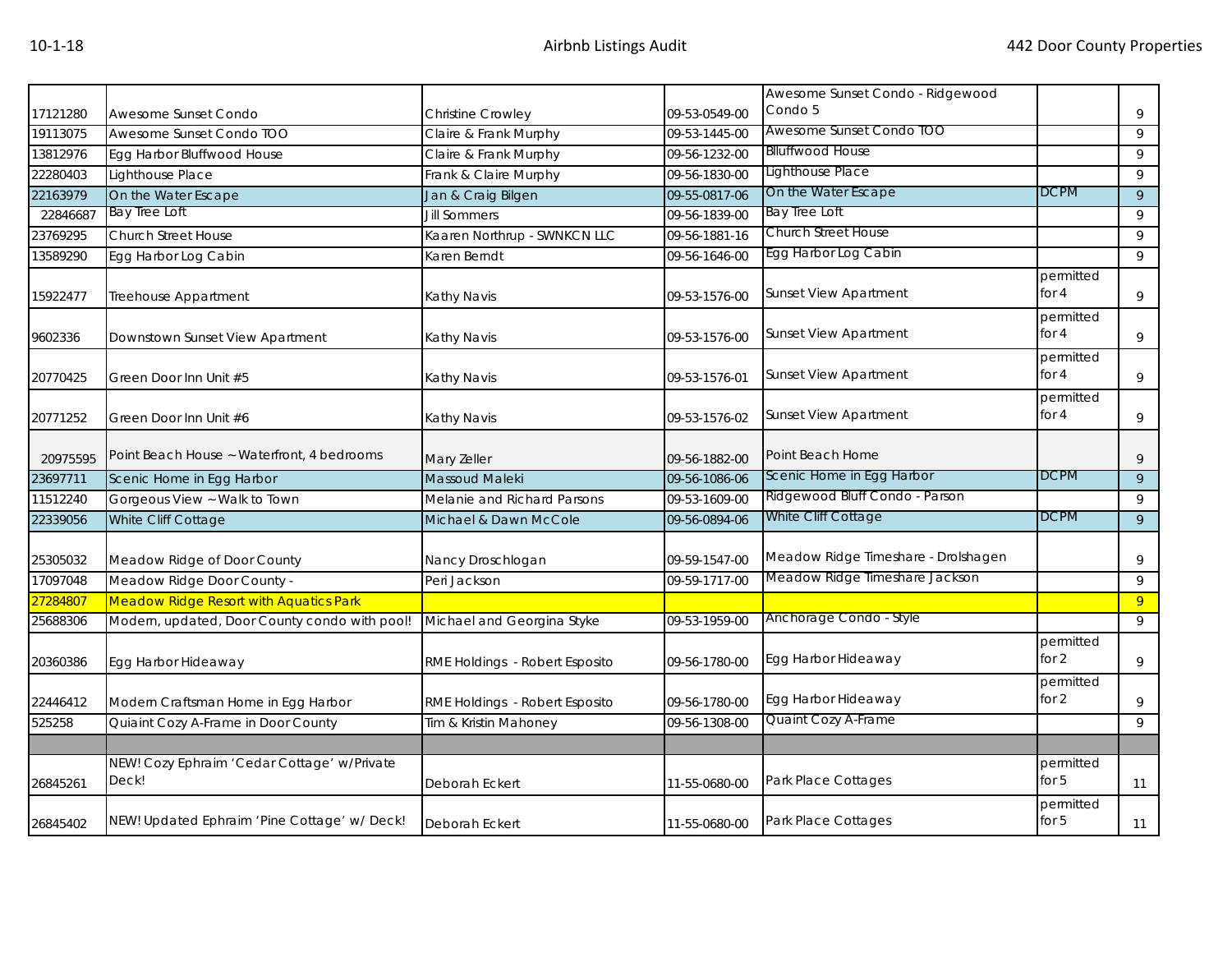| 26845264 | NEW 'The Carriage House' Walk to Peninsula St Park Deborah Eckert |                                   | 11-55-0680-00 | Park Place Cottages                     | permitted<br>for $5$ | 11 |
|----------|-------------------------------------------------------------------|-----------------------------------|---------------|-----------------------------------------|----------------------|----|
| 26845266 | NEW! 'Butternut Cottage' in Central Door County!                  | <b>Deborah Eckert</b>             | 11-55-0680-00 | Park Place Cottages                     | permitted<br>for $5$ | 11 |
| 26845401 | NEW! 'Cherry Cottage' near Peninsula State Park!                  | Deborah Eckert                    | 11-55-0680-00 | Park Place Cottages                     | permitted<br>for $5$ | 11 |
| 24993392 | Remodeled Ephraim cottage 500' from the water!                    | 3039 Cedar Street LLC             | 11-56-1763-02 | Ephraim Cottage - 3039 Cedar Street LLC |                      | 11 |
| 22163819 | <b>BD Thorp House</b>                                             | <b>BD Thorp</b>                   | 11-56-0809-06 | Thorpe House, The                       | <b>DCPM</b>          | 11 |
| 24052610 | Natures Window                                                    | <b>Bill Anderson</b>              | 11-56-1958-00 | Natures Window                          |                      | 11 |
| 26020618 | Norra Skogen * (REDUCED to \$700nt WEEK 8/12-19)                  | <b>Brian &amp; Amanda Jenkins</b> | 11-56-1407-02 | Norra Skogen                            | Lundquist            | 11 |
| 26020658 | Deer Path Cottage                                                 | <b>James Shatto</b>               | 11-56-1342-02 | Deer Path Cottage                       | Lundquist            | 11 |
| 20916442 | NEW! 3BR Ephraim House w/ Harbor Views!                           | Carol S Corbett                   | 11-56-1806-00 | Harbor View Ephraim - Corbett           |                      | 11 |
| 22164019 | The Beach                                                         | Chris & Kirsten Bungener          | 11-56-0954-06 | The Beach                               | <b>DCPM</b>          | 11 |
| 13549163 | Rustic Elegance                                                   | Daniel & Laurel Simons            | 11-56-1656-00 | Elegant Home in Ephraim                 |                      | 11 |
| 13769377 | <b>Hollis House</b>                                               | Daniel & Lori Schwefel            | 11-56-1659-00 | <b>Hollis House</b>                     |                      | 11 |
| 22163944 | Kulma Cottages 3                                                  | Gregg & Janice Kulma              | 11-55-0279-06 | Kulma Cottages                          | <b>DCPM</b>          | 11 |
| 22163929 | Kulma Cottages 1                                                  | Gregg & Janice Kulma              | 11-55-0279-06 | Kulma Cottages                          | <b>DCPM</b>          | 11 |
| 22163935 | Kulma Cottages 2                                                  | Gregg & Janice Kulma              | 11-55-0279-06 | Kulma Cottages                          | <b>DCPM</b>          | 11 |
| 22163987 | Park's Edge Lakeshore Home                                        | Jacob and Greta Odders            | 11-56-1818-06 | Parks Edge Lakeshore Beach House        | <b>DCPM</b>          | 11 |
| 24734764 | Pine Grove Family Suite                                           | Prime Sites of Door County LLC    | 11-51-0059-00 | Pine Grove Resort                       |                      | 11 |
| 28719025 | NEW! Ephraim Cottage w/Green Bay View - Near BeTony Schmeltz      |                                   | 11-56-1718-00 | Blue Shutter & Mooring Cottage          | permitted<br>for 2   | 11 |
| 28719023 | NEW! Lakefront Ephraim Cottage - Walk to Beach!                   | <b>Tony Schmeltz</b>              | 11-56-1718-00 | Blue Shutter & Mooring Cottage          | permitted<br>for 2   | 11 |
| 26892652 | Ephraim Home.                                                     | David Vartanian                   | 11-56-1088-00 | Vartanian - 3235 Holand Rd              |                      | 11 |
| 27084618 | Eagle Harbor Cottage Loft                                         | Meredith (Dee) Brestin            | 11-56-1988-00 | <b>Lagle Harbor Cottage Loft</b>        |                      | 11 |
| 7746988  | #1 Peninsula Park and Island View                                 | James Lindbloom                   | 11-56-1558-00 | Peninsula Park and Island View          | permitted<br>for $2$ | 11 |
| 7833318  | #2 Peninsula Park and Island View                                 | James Lindbloom                   | 11-56-1558-00 | Peninsula Park and Island View          | permitted<br>for 2   | 11 |
| 22750642 | Bright Modern Guest Room in a Perfect Location                    | Laurel Ciohon                     | 11-56-1853-00 | Ephraim Modern Guesthouse - Ciohon      |                      | 11 |
| 22163826 | Cedar Barn                                                        | Jennifer & Bjorn Larson           | 11-56-1635-06 | Cedar Barn Rental                       | <b>DCPM</b>          | 11 |
| 2233731  | Cedar Glen                                                        | John & Rachel Rothschild          | 11-55-0758-06 | Cedar Glen                              | <b>DCPM</b>          | 11 |
| 22339193 | Coral Hill Cottage                                                | Leslee and Morrie Goldman         | 11-56-1258-06 | Coral Hill Cottage                      | <b>DCPM</b>          | 11 |
| 22337321 | <b>Hilltop Haven</b>                                              | <b>Nick Hilmer</b>                | 11-56-1336-06 | <b>Hilltop Haven</b>                    | <b>DCPM</b>          | 11 |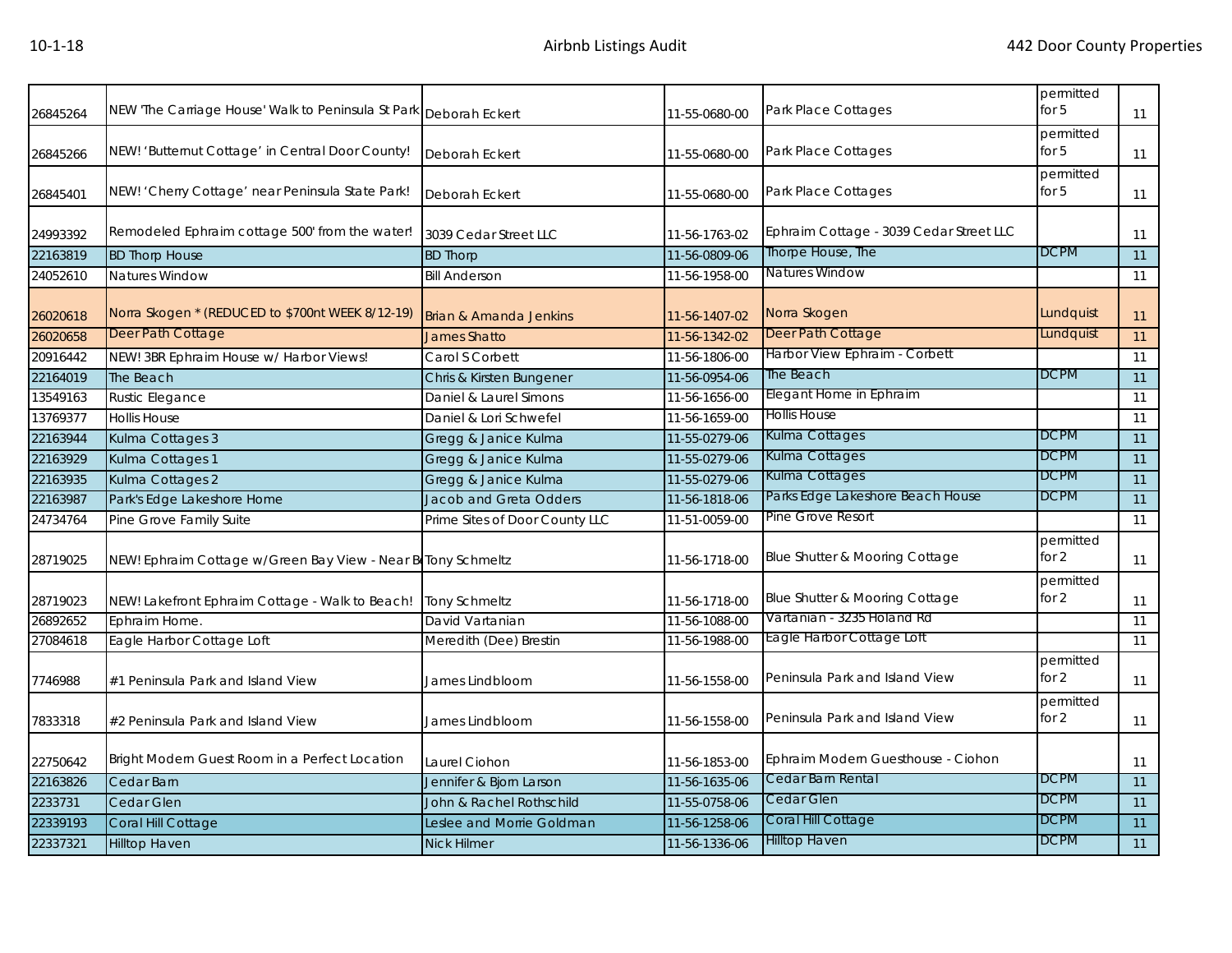| 22163846 | <b>Bayview Cottage</b>                                             | Parks Edge Lakeshore LLC         | 11-55-0411-06 | Parks Edge Cottages                   | <b>DCPM</b> | 11 |
|----------|--------------------------------------------------------------------|----------------------------------|---------------|---------------------------------------|-------------|----|
| 22163964 | Moravia Bluff Nest                                                 | Phil & Alison Tatlow             | 11-56-1568-06 | Moravia Bluff Nest                    | <b>DCPM</b> | 11 |
| 23698434 | <b>Ephraim Boat House</b>                                          | <b>Robert and Nicole Collins</b> | 11-56-1708-06 | <b>Ephraim Boat House</b>             | <b>DCPM</b> | 11 |
| 22163862 | Cottage on Townline                                                | Roy Elquist                      | 11-56-1069-06 | Townline                              | <b>DCPM</b> | 11 |
| 22163884 | <b>Harbor House</b>                                                | Windsor McCutcheon               | 11-56-1724-06 | Harbor House on North Shore           | <b>DCPM</b> | 11 |
|          |                                                                    |                                  |               |                                       |             |    |
| 22163831 | Cottage Row on the Rocks                                           | Apfelbach Family Trust, LLC      | 12-56-1494-06 | Cottage Row on the Rocks              | <b>DCPM</b> | 12 |
|          | NEW! Custom 3BR Home 3 Min from Fish Creek                         |                                  |               |                                       |             |    |
| 23254660 | Harbor                                                             | <b>Beth Ciesar</b>               | 12-56-1858-00 | <b>Bluff Barn</b>                     |             | 12 |
| 22163840 | A Rileys Retreat                                                   | Bryan and Tracy Bigari           | 12-56-1482-06 | A Rileys Retreat                      | <b>DCPM</b> | 12 |
|          | NEW Family-Friendly Fish Creek 'Cape House'                        |                                  |               | Eckert Vacation Home - Cape Cod House |             |    |
| 26845405 | w/Yard                                                             | Deborah, Carl & Joan Eckert      | 12-56-0679-00 | <b>Fish Creek</b>                     |             | 12 |
|          | NEW! 'Cliff Cottage' Door County Home-Walk to                      |                                  |               |                                       |             |    |
| 24376818 | Bay!                                                               | Cottage Row LLC - Karen Ciesar   | 12-53-1262-00 | Cliff Cottage                         |             | 12 |
| 28693376 | Garden House                                                       | Marise Redman                    | 12-50-0287-00 | Settlement Courtyard Inn              |             | 12 |
| 23583416 | <b>Fish Creek Retreat</b>                                          | Don Rubin                        | 12-56-0645-00 | <b>Fish Creek Retreat</b>             |             | 12 |
| 28127081 | Maple Grove Landing (Brand New Rental)                             | Rick and Rachel Chomeau          | 12-56-2003-00 | Maple Grove Landing Chomeau           |             | 12 |
| 10015145 | Lawler Guest House                                                 | Greg and Dan Lawler              | 12-56-1573-00 | awler Guest House                     |             | 12 |
| 13496429 | Cedarwood Vacation Home                                            | Jay and Carla Marr               | 12-55-0778-00 | Cedarwood Marr                        |             | 12 |
| 5123586  | Relax & Refocus at Hesed House                                     | Jerry & Jane Noskowiak           | 12-56-1446-00 | Hesed House                           |             | 12 |
| 20308419 | Luxury tri-Level Condo Downtown Fish Creek                         | Jonathan Glapa                   | 12-53-1791-00 | Luxury Tri-Level Fish Creek - Glapa   |             | 12 |
| 15634038 | Brookpoint Condo 2 BR, 2 BA                                        | Karen Berndt                     | 12-53-1681-00 | Brook Point Condo #5- Berndt          |             | 12 |
| 28431338 | Maple Grove Cottage                                                | Maple Grove Cottage LLC          | 12-56-1330-00 | Maple Grove Cottage                   |             | 12 |
| 21125448 | Peaceful getaway in Fish Creek                                     | Mary Gunderson                   | 12-53-1423-00 | Northhaven Gunderson                  |             | 12 |
| 5278540  | Irish Hospitality in Fish Creek WI                                 | Megan O'Meara                    | 12-54-0685-00 | O'Meara's Cottage Loft                |             | 12 |
| 1894636  | Cedar Creek Lodge II                                               | Michael Servais                  | 12-56-1357-00 | Cedar Creek Lodge #2                  |             | 12 |
| 22163833 | Eagle Harbor View                                                  | Nancy Claypool                   | 12-56-1570-06 | Eagle Harbor View                     | <b>DCPM</b> | 12 |
| 26149128 | <b>Button Marsh Farm</b>                                           | David Harris                     | 12-56-1919-06 | <b>Button Marsh Farm</b>              | <b>DCPM</b> | 12 |
| 24189891 | The Creekside Cottage on Fish Creek                                | Patricia Culliton                | 12-53-1890-00 | Creekside Cottage                     |             | 12 |
| 22163877 | <b>Gibraltar House</b>                                             | Paul & Amy Devine                | 12-56-1439-06 | <b>Gibraltar House</b>                | <b>DCPM</b> | 12 |
| 12964179 | Fish Creek, WI: Sweet log cabin & meditation paths Robin Bienemann |                                  | 12-56-1665-00 | Sweet Log Cabin Bienneman             |             | 12 |
| 26007168 | Evergreen                                                          | Carol Vande Walle                | 12-50-0387-00 | Peninsula Park View                   |             | 12 |
| 22015884 | Julies Park Café Suite                                             | Sandra Salomon                   | 12-50-1042-00 | Julies Park Café and Motel            |             | 12 |
| 23398401 | A Retreat Art Gallery Stay in Door County                          | Wendy Carpenter                  | 12-56-1975-00 |                                       |             | 12 |
| 23629319 | <b>Fish Creek Retreat</b>                                          |                                  |               | $30+$ days only                       |             | 12 |
| 7213011  | <b>Tuckers Retreat</b>                                             |                                  |               | 30+ days only                         |             | 12 |
| 26989763 | <b>Homestead Park House</b>                                        | <b>PDW Rentals LLC</b>           | 12-56-1801-00 | Park House                            |             | 12 |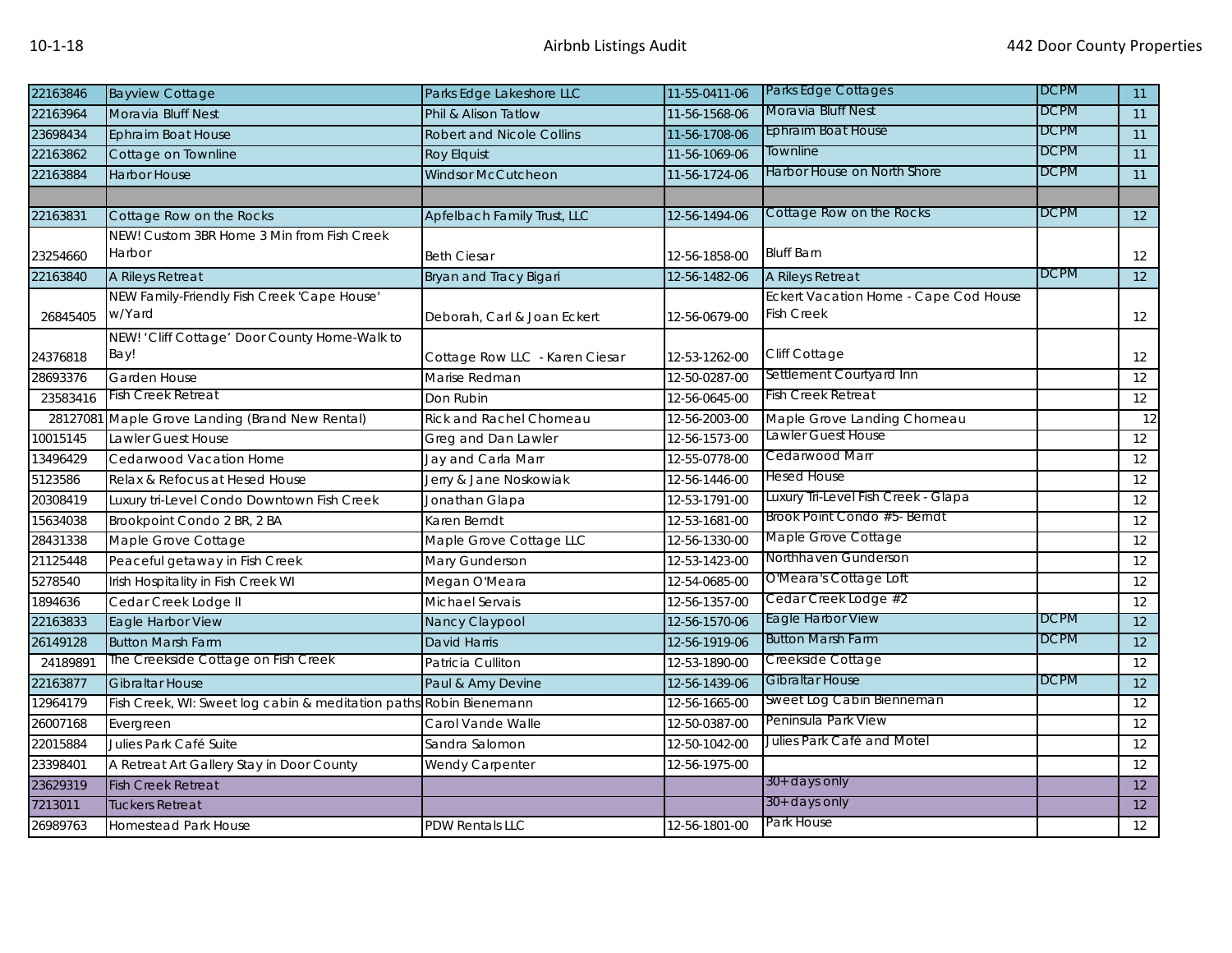| 22268447 | Downtown Fish Creek with a View                                     | <b>Stacey Berndt</b>                               | 12-53-1855-00 | Downtown Fish Creek with a View - Berndt   |                    | 12 |
|----------|---------------------------------------------------------------------|----------------------------------------------------|---------------|--------------------------------------------|--------------------|----|
| 18941540 | <b>Ellmann House</b>                                                | Steve Ellmann                                      | 12-56-0369-00 | Ellman House                               |                    | 12 |
|          |                                                                     |                                                    |               |                                            |                    |    |
| 24854290 | Newly Furnished Home Close to Everything, 5 Acres Chris Warecki     |                                                    | 12-56-1887-00 | <b>Highland House</b>                      |                    | 12 |
| 1649733  | COZY DC HOME RETREAT IN FISH CREEK, WI                              | Steven Pachonphai                                  | 12-56-1692-00 | DC HOME Pachonphai                         |                    | 12 |
| 22339034 | Log Retreat at Fish Creek                                           | <b>William Anderson</b>                            | 12-56-1225-06 | Log Retreat at Fish Creek                  | <b>DCPM</b>        | 12 |
| 23008138 | <b>Fish Creek Country Resort - I Bedroom Suites</b>                 |                                                    |               |                                            | <u>Wholesaler</u>  | 12 |
| 23709001 | <b>Get Away at Fish Creek</b>                                       |                                                    |               |                                            | <u>Wholesaler</u>  | 12 |
| 28158839 | One Bedroom at Little Sweden Resort                                 |                                                    |               |                                            | <u>Wholesaler</u>  | 12 |
| 23233934 | The House on High Rock Creek                                        | Karen L Wagner Trust & Andrew J Lang 12-56-1938-00 |               | House on High Rock Creek                   |                    | 12 |
|          |                                                                     |                                                    |               |                                            |                    |    |
| 26231098 | Forest hideaway Home                                                | <b>Ransom Flanders</b>                             | 14-56-1961-00 | Forestville Hideaway Home                  |                    | 14 |
|          |                                                                     |                                                    |               |                                            |                    |    |
| 22164036 | Vans Log Home                                                       | Robert & Marilyn Van Lieshout                      | 15-56-0308-06 | Vans Log Home                              | <b>DCPM</b>        | 15 |
| 22163921 | Kangaroo South Shore                                                | Michael K & Mary Lou H Serchen                     | 15-56-1157-06 | Kangaroo South Shore                       | <b>DCPM</b>        | 15 |
| 23484321 | Jacksonport Wi Door Co on the Beach                                 | Kris Zeile                                         | 15-56-1263-00 | <b>Shoreline Ventures</b>                  |                    | 15 |
| 25830166 | The Cottage At Cave Point w/ Heated Pool                            | Michael and Amanda Warecki                         | 15-56-1948-00 | Cottage at Cave Point                      |                    | 15 |
| 25284585 | Jacksonport Home                                                    | <b>Robert Geitner</b>                              | 15-56-1944-00 | Jacksonport Home Geitner                   |                    | 15 |
|          |                                                                     |                                                    |               |                                            |                    |    |
| 27421061 | Beautiful Waterfront Cottage on Clark Lake                          | Kari and Scott Hunt                                | 15-56-1998-00 | Beautiful Waterfront Cottage on Clark Lake |                    | 15 |
| 25625710 | Beechwood Lodge                                                     | Jessica Porter                                     | 15-56-1956-00 | Beechwood Lodge Porter                     |                    | 15 |
| 11659022 | Classic Farm House in Egg Harbor (upper unit)                       | Tim Raduenz                                        | 15-56-1601-00 | Raduenz 6551 CTH T                         |                    | 15 |
| 14400793 | Door County Lakeside Retreat                                        | Janet Slater                                       | 15-56-1085-00 | Lakeside Paradise Slater                   |                    | 15 |
|          |                                                                     |                                                    |               |                                            |                    |    |
| 9953250  | Door County Country Home                                            | Terry Kinney                                       | 27-55-0737-00 | Door County Country Home                   |                    | 27 |
|          |                                                                     |                                                    |               |                                            |                    |    |
| 25447356 | Nasewaupee Trail Log Home                                           | Terry Kinney                                       | 27-56-1841-00 | Nasewaupee Trail Log Home react 5/29/18    |                    | 27 |
| 185416   | Door County Waterfront Cottage                                      | Lane Kendig and Elaine Carmichael                  | 27-56-1156-00 | Kendig Snake Island                        |                    | 27 |
| 22163859 | Cabots point                                                        | Cabot's Point Properties LLC                       | 27-56-1729-06 | Cabots Point                               | <b>DCPM</b>        | 27 |
| 25189877 | Quiet Country Shed Surrounded by Nature's Beauty Glen Vander Velden |                                                    | 27-56-1912-00 | Shed, The - Vander Velden                  |                    | 27 |
| 26157331 | English Bluebell Cottage                                            | Reginald Peter Jackson                             | 27-56-1955-00 | English Blubell Cottage                    |                    | 27 |
| 24010019 | Door County Cabin next to working lighthouse                        | Bay Area Property Management LLC                   | 27-56-1900-00 | Door County Cabin next to Lighthouse       |                    | 27 |
| 23881936 | Meredith House                                                      | Steven C Sullivan                                  | 27-55-0471-00 | Meredith House                             |                    | 27 |
| 28741299 | The Bungalow at Potawatomi State Park                               | Andy Isaacson                                      | 27-56-2011-00 | Bungalow at Potawatomi Park- Isaacson      |                    | 27 |
| 22983752 | Sunrise Cabin on Island                                             | Claire Miller & Justin Berken                      | 27-56-1861-00 | <b>Big Island</b>                          | permitted<br>for 2 | 27 |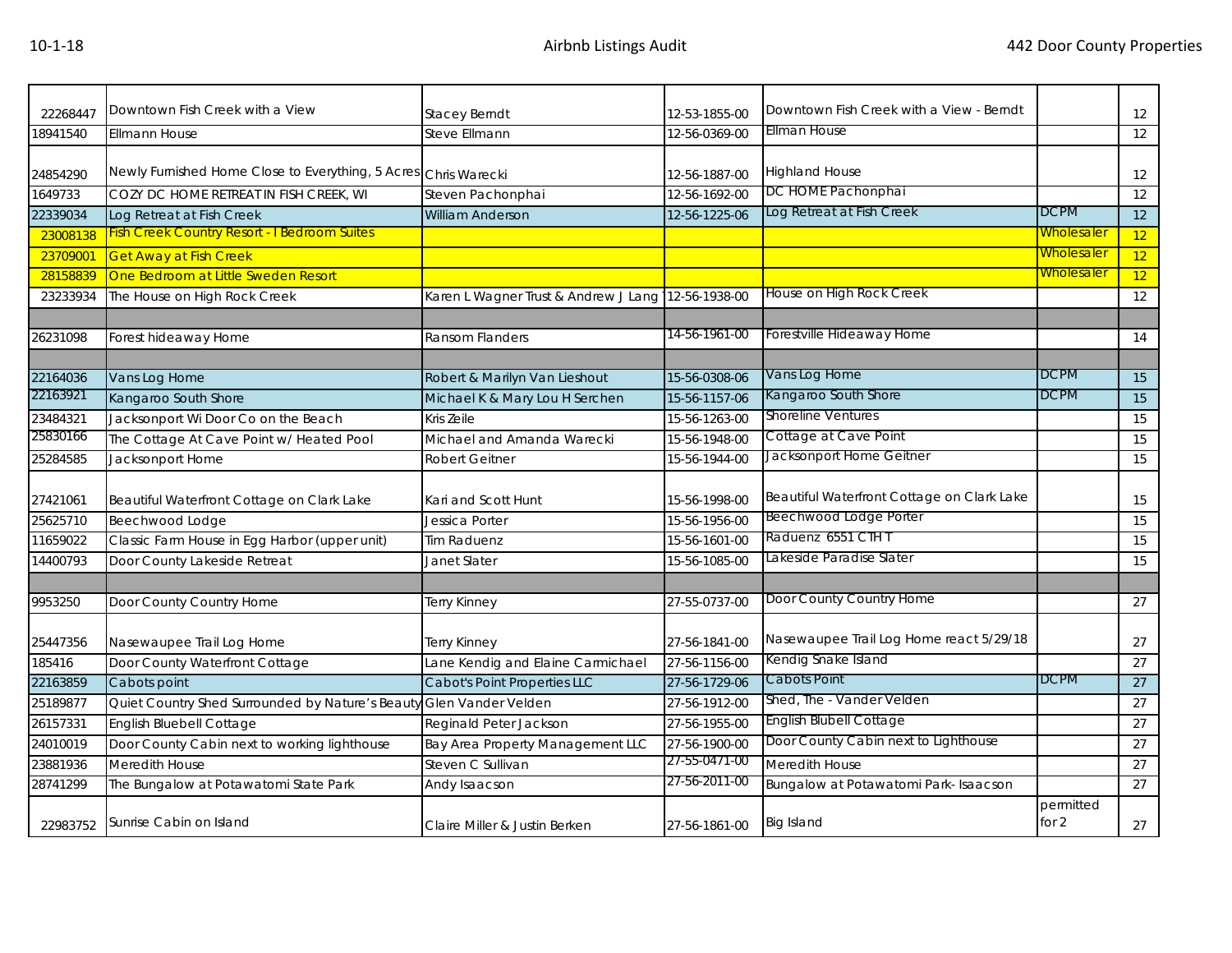|                      |                                                                 |                                                      |               |                                                  | permitted                       |                 |
|----------------------|-----------------------------------------------------------------|------------------------------------------------------|---------------|--------------------------------------------------|---------------------------------|-----------------|
| 22983092             | Sunset Cabin on Island                                          | Claire Miller & Justin Berken                        | 27-56-1861-00 | <b>Big Island</b>                                | for 2                           | 27              |
| 20512078             | Sunshine's Bayshore Vacation Cottage                            | Lyle Handeland                                       | 27-56-1796-00 | Sunshine's Bayshore Vacation Cottage             |                                 | 27              |
| 14142417             | Waterfront Cottage on Sturgeon Bay                              | Louise Knutter                                       | 27-56-1680-00 | Waterfront Cottage - Knutter                     |                                 | 27              |
| 17346242             | <b>Harbor Cottage Retreat</b>                                   | Ray Ambrosius                                        | 27-56-1723-00 | Harbor Cottage Retreat                           |                                 | $\overline{27}$ |
|                      |                                                                 |                                                      |               |                                                  |                                 |                 |
| 6798124              | The Cabbage, a 1969 A frame                                     | Kimberly Hazen                                       | 32-56-1496-00 | Hazen Cabbage                                    |                                 | 32              |
| 24230129             | Unique architect designed home on waterfront blu Kimberly Hazen |                                                      | 32-56-1971-00 | Vinkelhus-Vest                                   |                                 | 32              |
| 17656861             | Schwandt Cottage                                                | Georgina Schwandt                                    | 32-55-0177-00 | <b>Schwandt Cottage</b>                          |                                 | 32              |
| 23005364             | <b>Blackberry Acres</b>                                         | Chad Ewald                                           | 32-56-1847-00 | <b>Blackberry Acres</b>                          |                                 | 32              |
| 26019632             | Lime Kiln Cottage                                               | Carol B Sills                                        | 32-56-1107-02 | Old Lime Kiln Cottage                            | Lundquist                       | 32 <sup>2</sup> |
|                      |                                                                 |                                                      |               |                                                  | permitted                       |                 |
| 26624616             | <b>Hideaway Condominiums</b>                                    | Bruce Peissig c/o Refik Ozbeck                       | 32-53-1904-00 | Hideaway Condos, The                             | for 2                           | 32              |
| 27154178             | Never Want to Leave Cottage                                     | Herman and Camille Unger                             | 32-56-1996-00 | Never Want to Leave Cottage                      |                                 | 32              |
| 23052847             | Rothaus/Europe Lake                                             | Roman and Claudia Apuzzo                             | 32-56-1849-00 | Europe Lake Cottage-Apuzzo -501 Europe Lake      |                                 | 32              |
| 18686076             | Get Ready to hear Welcome Home                                  | Charlene K Berg                                      | 32-56-1756-00 | Welcome Home- 12625 STH 42                       |                                 | 32              |
| 634251               | Door County Lakefront Cottage                                   | Diane Christell                                      | 32-56-1250-00 | Door County Lakefront Cottage                    |                                 | 32              |
| 9818691              | Charming 1880's Log Cabin                                       | Terry & Kermit Bott                                  | 32-55-0770-00 | Doc's Hideaway                                   |                                 | 32              |
|                      | Sister Bay Log Home with a View                                 | Van Moreau Properties LLC                            | 32-56-1932-00 | Sister Bay Log Home with a view                  |                                 | 32              |
| 24307299             |                                                                 |                                                      |               |                                                  |                                 |                 |
| 8346814              | Three Sister Meadow Private Room                                | Tim and Kathleen Kay                                 | 32-56-1523-00 | <b>Three Sisters Farm</b>                        | permitted<br>for three<br>units | 32              |
| 8036265              | Three Sisters "Sweet" Retreat                                   | Tim and Kathleen Kay                                 | 32-56-1523-00 | <b>Three Sisters Farm</b>                        | permitted<br>for three<br>units | 32              |
| 6795558              | Rustic Summer Sleeping House                                    | Tim and Kathleen Kay                                 | 32-56-1523-00 | <b>Three Sisters Farm</b>                        | permnitted<br>for $3$           | 32              |
| 23682161             | Lakeview Lodge                                                  | Lee Hildebrand - Lakeview Lodge LLC 32-56-1804-06    |               | Lakeview Lodge                                   | <b>DCPM</b>                     | 32              |
| 22163924             | Krause Cottage                                                  | Douglas & Ellen Krause                               | 32-56-1466-06 | Krause Cottage                                   | <b>DCPM</b>                     | 32              |
| 22163958             | Le Jardin                                                       | Marianne Roppuld                                     | 32-56-1705-06 | Le Jardin                                        | <b>DCPM</b>                     | 32              |
| 22339050             | <b>Shadow Lawn</b>                                              | John Peterson                                        | 32-56-0190-06 | Shadown Lawn                                     | <b>DCPM</b>                     | 32              |
| 22164049             | <b>Windmill Place</b>                                           | Michael & Vicki Bowers                               | 32-56-1134-06 | Windmill - 10104 Town Line Dr                    | <b>DCPM</b>                     | 32              |
|                      | Cappy Cottage                                                   | <b>Hakes Family Trust</b>                            | 32-56-1132-06 | Cappy Cottage                                    | <b>DCPM</b>                     | 32              |
| 22337471<br>22163913 | Hoffman's Up North                                              | Hoffman's Up North LLC - Matthel Hoffm 32-56-1463-06 |               | Hoffman's Up North                               | <b>DCPM</b>                     | 32              |
| 22163909             | Hideaway                                                        | <b>Gregory Herman</b>                                | 32-53-0955-06 | Hideaway, The Herman                             | <b>DCPM</b>                     | 32              |
| 22163823             | Cedar Dell Chalet                                               | <b>Vicky Kalscheur</b>                               | 32-56-1203-06 | Cedar Dell Chalet                                | <b>DCPM</b>                     | 32              |
| 22163867             | Garret Bay Bluff                                                | <b>William Berry</b>                                 | 32-56-1641-06 | <b>Garret Bay Bluff</b><br><b>Rustic Cottage</b> | <b>DCPM</b>                     | 32              |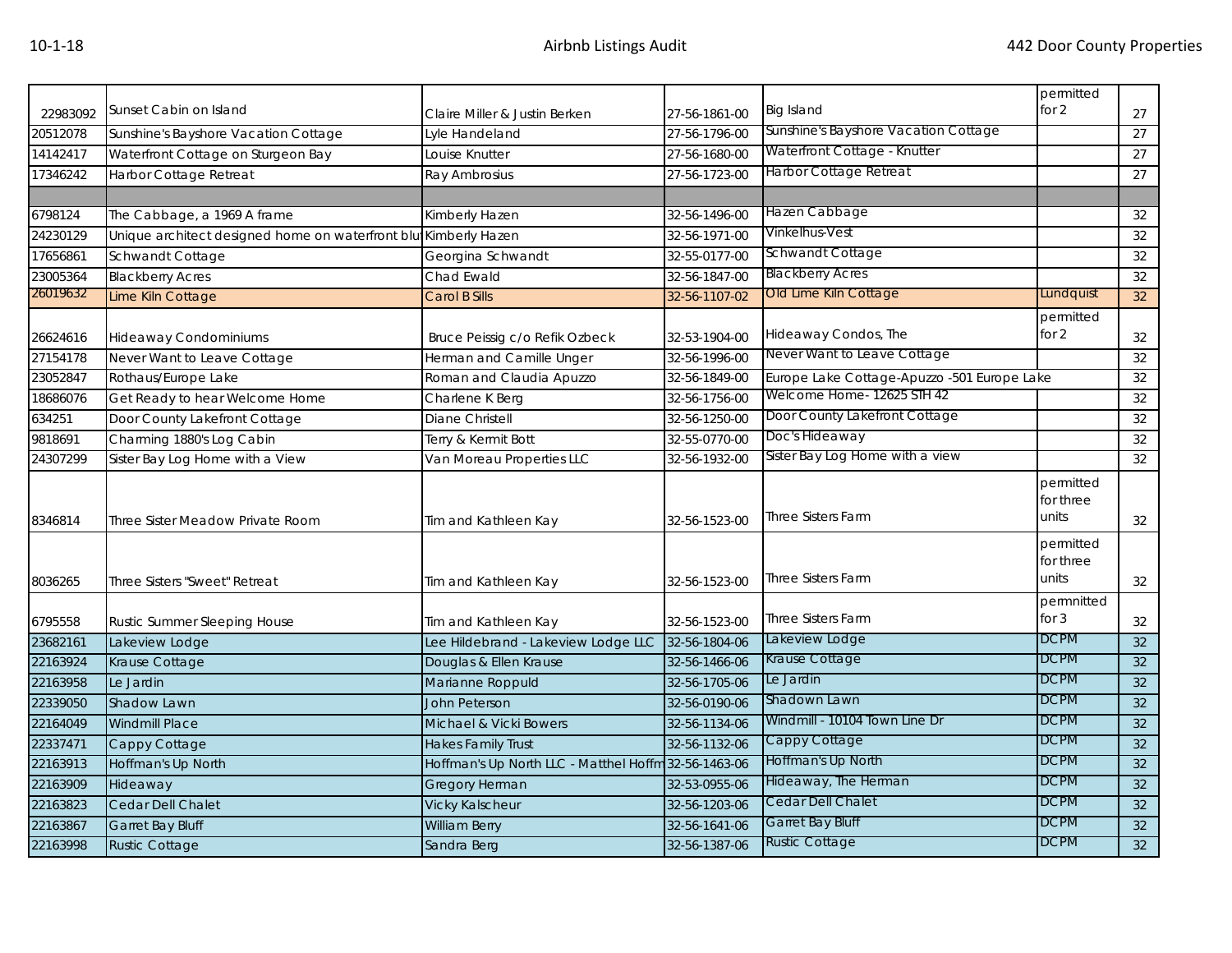| 22163990 | Porcupine Shores                                      | Brian Bartell - Kim Winburn         | 32-56-1603-06 | Porcupine Shores                        | <b>DCPM</b>                 | 32 |
|----------|-------------------------------------------------------|-------------------------------------|---------------|-----------------------------------------|-----------------------------|----|
| 22163815 | <b>Aunt Sallys</b>                                    | <b>William Bell</b>                 | 32-56-1238-06 | <b>Aunt Sallys</b>                      | DCPM                        | 32 |
| 22163856 | <b>Brenner Tower</b>                                  | <b>Brenner Tower LLC</b>            | 32-56-1227-06 | <b>Brenner Tower</b>                    | <b>DCPM</b>                 | 32 |
| 22163835 | East Haven                                            | <b>Barnara Moline</b>               | 32-56-1592-06 | East Haven                              | <b>DCPM</b>                 | 32 |
| 22164029 | The Nest                                              | Paul O'Keefe                        | 32-56-1514-06 | Nest, The                               | <b>DCPM</b>                 | 32 |
| 22163817 | A Pearl                                               | Jeffrey & Alliscon Ockwood          | 32-56-1409-06 | A Pearl                                 | <b>DCPM</b>                 | 32 |
| 22163849 | <b>Beechers Cabin</b>                                 | Susan Szabo & Mark Beecher          | 32-56-1571-06 | <b>Beechers Cabin</b>                   | <b>DCPM</b>                 | 32 |
| 22163853 | <b>Bells' Cottage</b>                                 | Matt & Ryan Bell                    | 32-56-1131-06 | <b>Bells Cottage</b>                    | <b>DCPM</b>                 | 32 |
| 22163843 | Arnie's Sanctuary                                     | James Arneson                       | 32-56-1352-06 | <b>Arnie's Sanctuary</b>                | <b>DCPM</b>                 | 32 |
| 22164028 | The Point                                             | <b>Heather Erickson</b>             | 32-56-1292-06 | Point, The                              | <b>DCPM</b>                 | 32 |
| 23682161 | Lakeview Lodge                                        | Lee Hildebrand - Lakeview Lodge LLC | 32-56-1804-06 | Lakeview Lodge                          | <b>DCPM</b>                 | 32 |
| 24741359 | Eagle Sands Beach Lodge                               | Matthew P Shumway                   | 32-56-1870-06 | Vandelay Shore                          | <b>DCPM</b>                 | 32 |
| 24741358 | Sand Bay Beach Cabin                                  | Tim & Tanya Wismar                  | 32-56-1880-06 | Sand Bay Beach Cabin LLC - Wismar       | <b>DCPM</b>                 | 32 |
| 23698547 | <b>Appleport Sunrise</b>                              | Kathleen and Edward Callahan        | 32-56-1913-06 | <b>Appleport Sunrise</b>                | <b>DCPM</b>                 | 32 |
| 23372410 | Cozy/Comfy space for you to enjoy! Must love<br>dogs! | <b>TWO RAYS LLC</b>                 | 32-56-1857-00 | Isle View Home - Moss                   |                             | 32 |
| 21026430 | Cottage Hideaway                                      | Mary Jahnke                         | 32-55-0710-00 | Cottage Hideaway                        |                             | 32 |
| 20802710 | Garrett Bay Getaway                                   | Kenneth Hays & Sally Wheelock       | 32-56-1802-00 | Garret Bay Getaway                      |                             | 32 |
| 19476764 | North Woods Cottage                                   | <b>Robert Grant</b>                 | 32-56-1749-00 | Northwoods Cottage                      |                             | 32 |
| 896560   | Terra Cottages Gills Rock 3                           | Deborah "Sophie" Taubert Gehan      | 32-55-0124-00 | Terra Cottages                          | permitted<br>for five units | 32 |
| 27550326 | <b>DOOR 42</b>                                        | Shawn and Kim Marshall              | 32-56-1976-00 | <b>DOOR 42</b>                          |                             | 32 |
| 1036370  | <b>Eclectic Style Cottage</b>                         | Tim Raduenz                         | 32-56-0930-00 | EBDC-Raduenz                            |                             | 32 |
| 897991   | Terra Cottages Gills Rock, Door Co.                   | Deborah "Sophie" Taubert Gehan      | 32-55-0124-00 | Terra Cottages                          | permitted<br>for five units | 32 |
| 2336212  | Terra Cottages #2                                     | Deborah "Sophie" Taubert Gehan      | 32-55-0124-00 | Terra Cottages                          | permitted<br>for five units | 32 |
| 7998854  | Sweet Door County Cabin                               | Shelly Sprinkman                    | 32-56-1682-00 | <b>Architecturally Designed Charmer</b> |                             | 32 |
| 1807644  | First Floor with Forest View                          | Loren & Helen Fandrei               | 32-56-1341-00 | Granpa's House Rental Door Co WI        |                             | 32 |
| 14648663 | Terra Cottages #4                                     | Deborah "Sophie" Taubert Gehan      | 32-55-0124-00 | Terra Cottages                          | permitted<br>for five units | 32 |
| 896385   | Sunny Cottage in Ellson Bay                           | Deborah "Sophie" Taubert Gehan      | 32-55-0124-00 | Terra Cottages                          | permitted<br>for five units | 32 |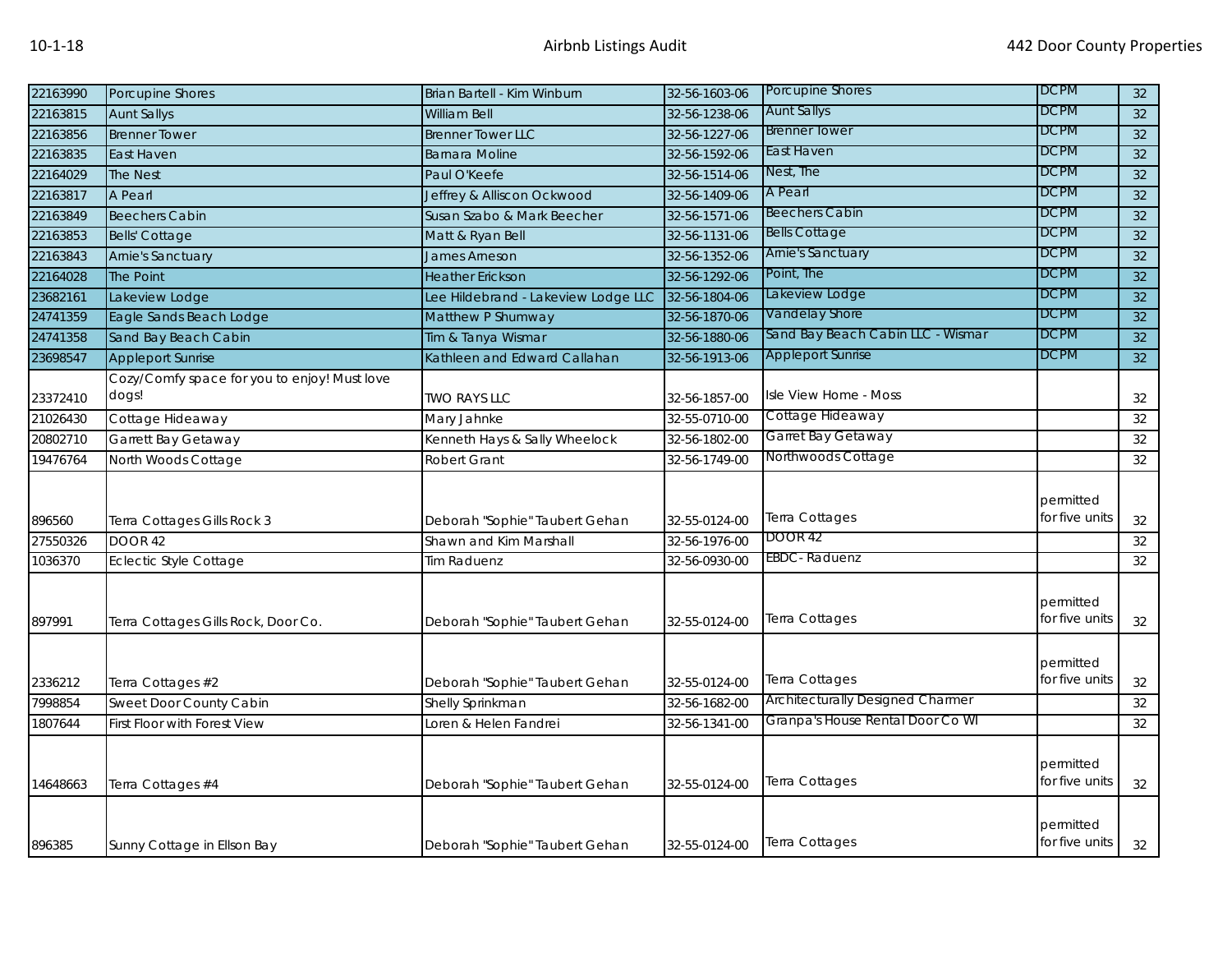| 26960062 | Lovely Apt in Sister Bay                      | Stoyan Dimitrov                      | 32-56-2006-00 | Lovely Apartment in Sister Bay- Dimitrov    |             | 32              |
|----------|-----------------------------------------------|--------------------------------------|---------------|---------------------------------------------|-------------|-----------------|
|          |                                               |                                      |               | Zehnder - Colorful Cozy Cottage Windside    |             |                 |
| 25949863 | Colorful, Cozy Cottage in a Quiet Town        | Mathias Zehender                     | 32-56-1992-00 | #3                                          |             | 32              |
| 26095414 | Serenity Now                                  | <b>Todd and Michelle Cox</b>         | 32-56-1838-00 | Sister Bay Respite                          |             | 32              |
|          | Charming Bluff Cottage abuts Waterfront &     |                                      |               |                                             |             |                 |
| 23255108 | Orchards                                      | Kathleen Van Gemert                  | 32-56-1908-00 | <b>Bluffside Cottage Van Gemert</b>         |             | 32              |
| 13368133 | Delightful 2 Bdrm B&B                         | Kathleen Schmidt                     | 32-54-1638-00 | Hummingbird B&B                             |             | 32              |
|          |                                               |                                      |               |                                             |             |                 |
| 2293900  | Elegant Farmhouse Central Location            | Jan Mills and Russell Burie          | 33-56-1851-00 | Elegant Farmhouse                           |             | 33              |
|          |                                               |                                      |               |                                             | permitted   |                 |
| 18834495 | Port Cottage at Three's Company               | Jon Hanson                           | 33-56-0906-00 | Little Harbor Cottages                      | for 3       | 33              |
|          |                                               |                                      |               |                                             | permitted   |                 |
| 18834309 | Starboard Cottage at Three's Company          | Jon Hanson                           | 33-56-0906-00 | Little Harbor Cottages                      | for $3$     | 33              |
|          |                                               |                                      |               |                                             | permitted   |                 |
| 18834422 | Midship at Three's Company                    | Jon Hanson                           | 33-56-906-00  | Little Harbor Cottages                      | for $3$     | 33              |
| 3047435  | Cottage on Lake in State Park                 | Barb & Gil Hoffman                   | 33-56-1429-00 | Cottage on Lake                             |             | 33              |
| 22164006 | Serenity in the Woods                         | Jeffrey and Lana Pray                | 33-56-1691-06 | Serenity in the Woods                       | <b>DCPM</b> | $\overline{33}$ |
| 22163954 | Lakeside Haven                                | Kathy Richmond                       | 33-56-1240-06 | Lakeside Haven                              | <b>DCPM</b> | 33              |
| 22164023 | <b>Green House</b>                            | A&J Properties, LLC                  | 33-56-1493-06 | <b>Green House</b>                          | <b>DCPM</b> | 33              |
| 25742101 | Lodge on Laurie Lane                          | Shirley Becker Trust - Polly Kerkman | 33-56-1492-01 | odge on Laurie Lane                         |             | 33              |
| 28484110 | Featured in Door County Magazine Luxury Homes | Travis & Jolyn Boland                | 33-56-0620-00 | Whitefish Bay - Boland 4967 Cave Point Dr S |             | 33              |
| 28359743 | Co.                                           | Gary and Marion Ciepluch             | 33-56-2009-00 | Do Co - Ciepluch                            |             | 33              |
|          | NEW listing! Sand Beach Cottage on Lake       | Greg, Mary, Nick and Jennelle        |               |                                             |             |                 |
| 25551184 | Michigan                                      | Anderson                             | 33-56-1942-00 | Sand Beach Cottage - Anderson               |             | 33              |
| 23546503 | Birmingham's Barn by the Bay                  | Birmingham's of Sturgeon Bay         | 33-55-0163-00 | <b>Birminghams Cottages</b>                 |             | 33              |
| 19767552 | <b>Stunning Door County Sunsets</b>           | <b>Beth Ann Resch</b>                | 33-56-1792-00 | Stunning Door County Sunsets - Resch        |             | 33              |
| 12323917 | Woodsy Retreat on Lake Michigan               | Joan Shiels                          | 33-56-1627-00 | Woodsy Retreat on Lake Michigan             |             | 33              |
|          |                                               |                                      |               |                                             | permitted   |                 |
| 26565527 | Chanticleer Guest House-Sunflower Room        | Chanticleer Guest House, Inc.        | 33-54-0006-00 | <b>Chanticleer Guest House</b>              | for 12      | 33              |
|          |                                               |                                      |               |                                             | permitted   |                 |
| 26537104 | Chanticleer Guest House-Granary Room          | Chanticleer Guest House, Inc.        | 33-54-0006-00 | <b>Chanticleer Guest House</b>              | for $12$    | 33              |
|          |                                               |                                      |               |                                             | permitted   |                 |
| 26564676 | Chanticleer Guest House-Loft Room             | Chanticleer Guest House, Inc.        | 33-54-0006-00 | <b>Chanticleer Guest House</b>              | for $12$    | 33              |
|          |                                               |                                      |               |                                             | permitted   |                 |
| 26565824 | <b>Chanticleer Guest House-Rose Room</b>      | Chanticleer Guest House, Inc.        | 33-54-0006-00 | <b>Chanticleer Guest House</b>              | for 12      | 33              |
|          |                                               |                                      |               |                                             | permitted   |                 |
| 26565068 | Chanticleer Guest House-Garden Room           | Chanticleer Guest House, Inc.        | 33-54-0006-00 | <b>Chanticleer Guest House</b>              | for 12      | 33              |
| 13328872 | Door County Dream House                       | Fred Suchy                           | 33-56-0695-00 | Door County Dream Home                      |             | 33              |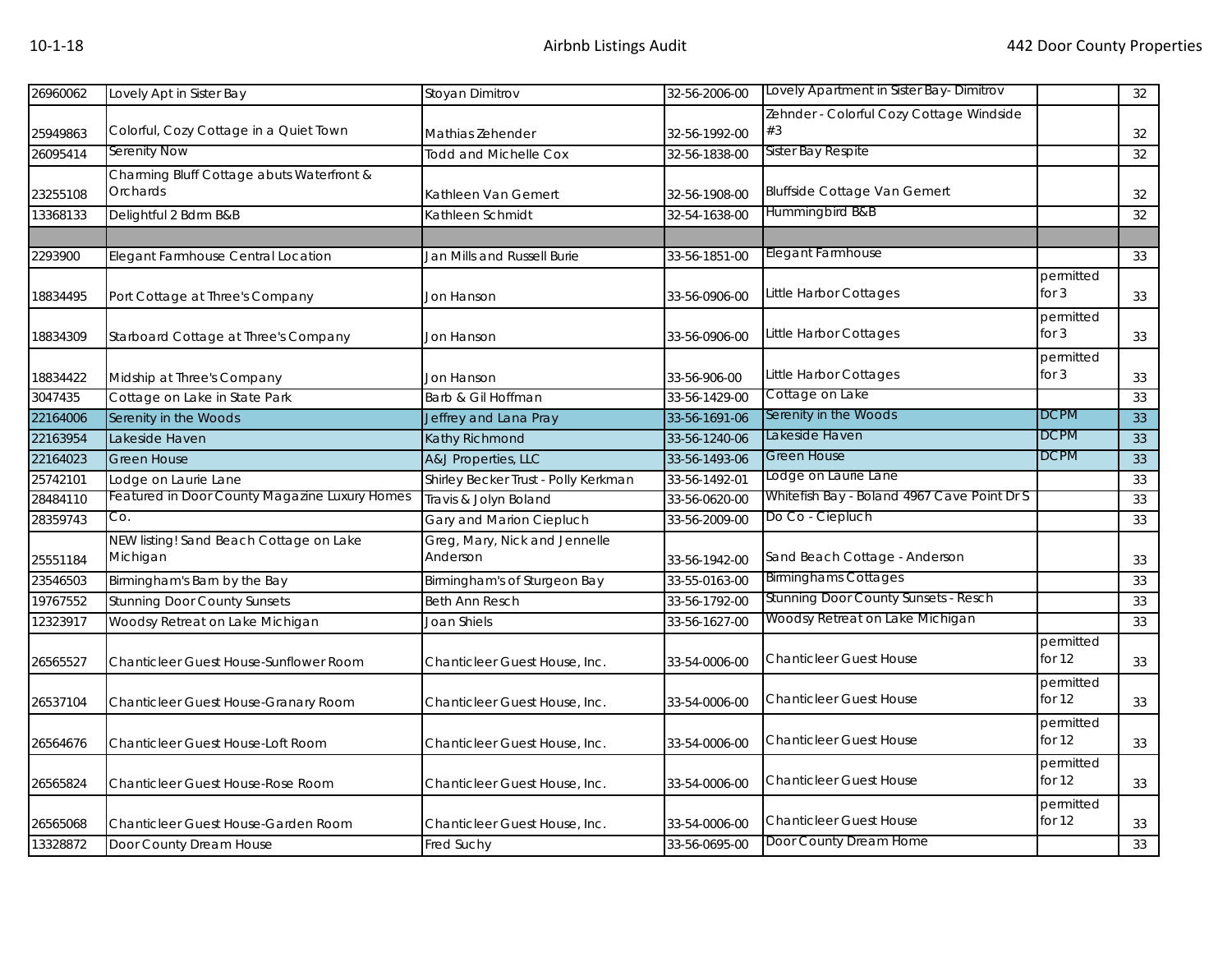| 28407162  | Log Cabin on the nicest sand beach in Door Count Log Cabin Rentals LLC |                                          | 33-56-1447-00  | Log Cabin on the Water                      |              | 33              |
|-----------|------------------------------------------------------------------------|------------------------------------------|----------------|---------------------------------------------|--------------|-----------------|
| 23582450  | Door County Beach Retreat                                              | <b>Bill Thorton</b>                      | 33-55-0726-00  | Door County Beach Retreat                   |              | 33              |
|           |                                                                        |                                          |                |                                             | permitted    |                 |
| 14511904  | Private country living in a scenic ranch home                          | Connie Rockwell                          | 33-55-0700-00  | Dogg House Cottages                         | for 2        | 33              |
| 15048452  | Door County Escape!                                                    | Ann Johnson                              | 33-56-1660-00  | Clark Lake Cottage - Johnson                |              | 33              |
|           |                                                                        |                                          |                |                                             | permitted    |                 |
| 15645178  | Dogg House Cottage - Door County                                       | Connie Rockwell                          | 33-55-0700-00  | Dogg House Cottages                         | for 2        | 33              |
|           |                                                                        |                                          |                |                                             |              |                 |
| 23352551  | Sister Bay Eclectic Cottage                                            | Tim Raduenz                              | 34-56-1859-00  | SBDC                                        |              | 34              |
| 20981273  | Sister Bay Cottage                                                     | Karen Berndt                             | 34-56-1788-00  | Sister Bay Cottage                          |              | 34              |
| 22163906  | <b>Hidden Gem</b>                                                      | Julie & Nathan Slovin                    | 34-56-0495-06  | Hidden Gem on Trillium                      | <b>DCPM</b>  | 34              |
| 25692218? | <b>Sister Bay View</b>                                                 | James Johnson                            | 34-56-1422-06  | <b>Sister Bay View</b>                      | <b>DCPM</b>  | 34              |
| 22164033  | <b>Trillium Lane</b>                                                   | Dennis & Maribeth Dorn                   | 34-56-1702-06  | <b>Trillium Retreat</b>                     | <b>DCPM</b>  | 34              |
| 22163993  | Port New                                                               | Andrew Bookmeier                         | 34-56-0075-06  | Port New                                    | <b>DCPM</b>  | 34              |
| 22164040  | Wall to Wall Retreat                                                   | Jack and Teresa Wall                     | 34-56-1335-016 | Wall to Wall Retreat                        | <b>DCPM</b>  | 34              |
| 22339043  | King's Landing                                                         | <b>Wiswell Property Group</b>            | 34-56-1602-06  | Kings Landing                               | <b>DCPM</b>  | 34              |
| 22163827  | Copper Moon                                                            | <b>Donald Denny</b>                      | 34-55-0761-06  | Copper Moon Cottage                         | <b>DCPM</b>  | 34              |
| 23698884  | Another Thyme                                                          | David Peterson                           | 34-56-1805-06  | <b>Anpther Thyme</b>                        | <b>DCPM</b>  | $\overline{34}$ |
| 25692031  | Salinskys Domicile Cottage                                             | Jim Salinsky                             | 34-56-1757-06  | Salinskys Domicile Cottage                  | <b>DCPM</b>  | 34              |
| 22164027  | <b>High Garden</b>                                                     | Jeff & Alisha Wiswell - Wiswell Property | 034-56-1888-06 | <b>High Garden</b>                          | <b>DCPM</b>  | 34              |
| 24200272  | Cotter Cottage                                                         | <b>Brandon Cotter</b>                    | 34-56-1885-00  | Cotter Cottage                              |              | 34              |
|           |                                                                        |                                          |                |                                             |              |                 |
| 27491674  | Large Classic Cottage in Heart of Sister Bay                           | Ashley Prange et al                      | 34-56-1985-00  | Large Classic Cottage in Hear of Sister Bay |              | 34              |
| 26327643  | The Yoga Pad - Open & Eclectic Includes Free Yog Brad Massey           |                                          | 34-56-1982-00  | Yoga Pad, The                               |              | $\overline{34}$ |
| 12672427  | Beach view waterfront park access!                                     | Dawn and Walter Nawrot                   | 34-56-1620-00  | Parkview Drive - Nawrot                     |              | 34              |
| 25692012  | Door in the woods                                                      | Tom Ahlbeck - Daisy Ahlbeck Trust        | 34-56-1892-06  | Door in the Woods                           |              | 34              |
| 19227870  | Cute and Cozy Steps from Downtown                                      | Audrey and Craig Schmidt                 | 34-56-1769-00  | Cute and Cozy Sister Bay - Schmidt          |              | 34              |
| 16332969  | Family Friendly Retreat in the Heart of Sister Bay                     | Pamela Schmitz/ CPS Holdings LLC         | 34-56-1695-00  | Sister Bay Chalet                           |              | 34              |
|           |                                                                        |                                          |                |                                             |              |                 |
| 24718344  | Door County Home for your Family Retreats                              | Aaron Carmody                            | N/A            | $30+$ day only                              |              | 35              |
| 26452662  | Sturgeon Bay Countryside Studio                                        | Aaron Carmody                            | 35-56-1928-00  | Sturgeon Bay Countryside Studio             |              | 35              |
| 27834966  | Sive's Door                                                            | Sive's Door LLC - Rebecca Bodmer         | 35-56-1972-00  | Sive's Door                                 |              | 35              |
| 27877637  | <b>Myrtles Place</b>                                                   | <b>Bonny Schinkten</b>                   | 35-56-1947-00  | <b>Myrtles Place</b>                        |              | 35              |
|           | The Blue Cottage Cozy city cottage near                                |                                          |                |                                             |              |                 |
| 27503937  | downtown.                                                              | Tom Haight                               | 35-56-1991-00  | Blue Cottage, The -Haight                   |              | 35              |
|           |                                                                        |                                          |                |                                             |              |                 |
|           |                                                                        |                                          |                |                                             | 17 (15 rooms |                 |
| 20869118  | Carver Cabin                                                           | <b>Jon Hanson</b>                        | 35-50-0907-00  | Snug Harbor Inn                             | + 2 boats)   | 35              |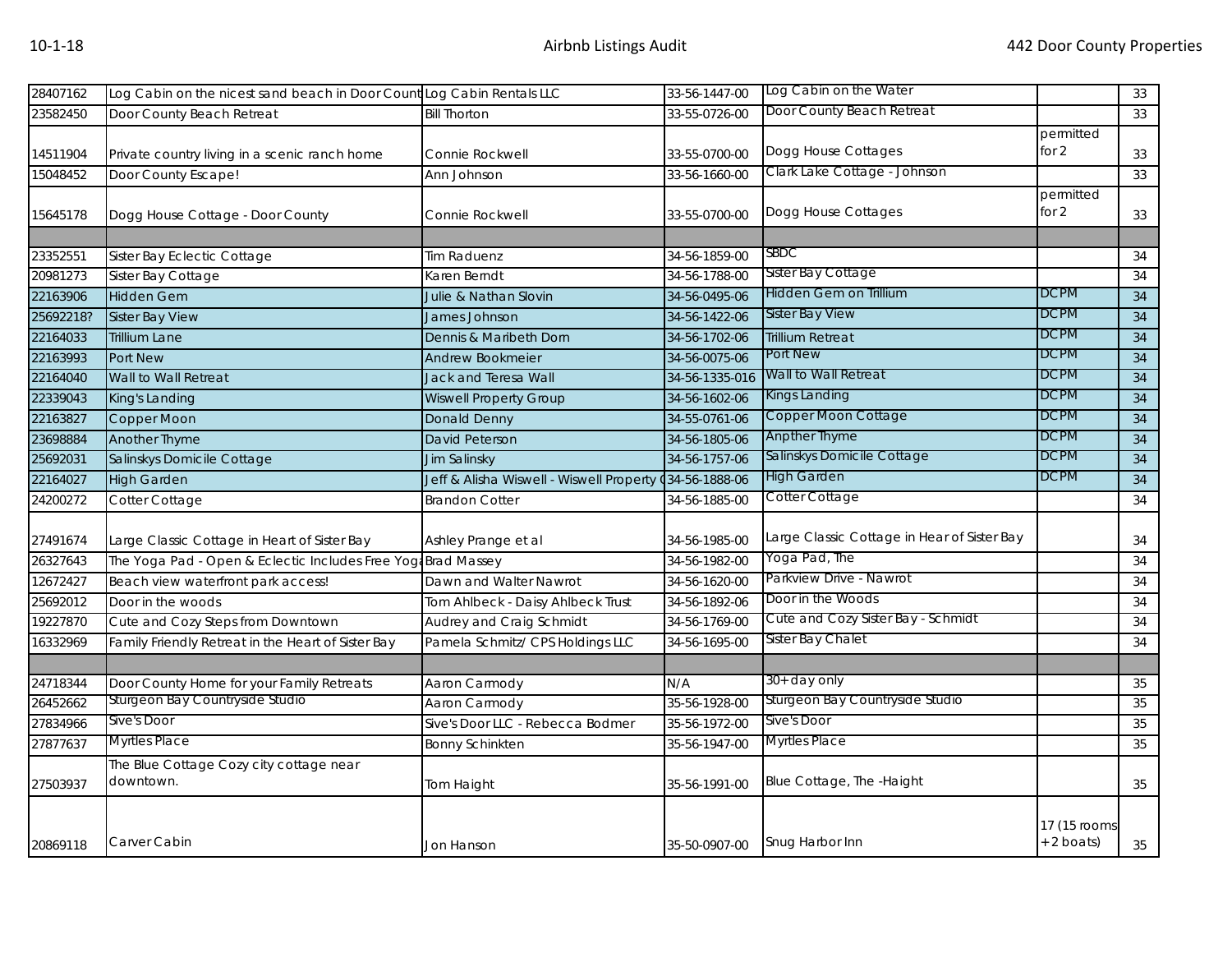| 33ft Yacht!<br>27656165 |                                                | Jon Hanson                                           | 35-50-0907-00 | Snug Harbor Inn                           | 17 (15 rooms)<br>$+ 2$ boats) | 35 |
|-------------------------|------------------------------------------------|------------------------------------------------------|---------------|-------------------------------------------|-------------------------------|----|
|                         |                                                |                                                      |               |                                           |                               |    |
|                         |                                                |                                                      |               |                                           | 17 (15 rooms                  |    |
| 24113755                | uxury Suite with a View - 202                  | Jon Hanson                                           | 35-50-0907-00 | Snug Harbor Inn                           | $+2$ boats)                   | 35 |
|                         |                                                |                                                      |               |                                           |                               |    |
|                         |                                                |                                                      |               |                                           | 17 (15 rooms                  |    |
| 24114293                | Beautiful Luxury Suite - 203                   | Jon Hanson                                           | 35-50-0907-00 | Snug Harbor Inn                           | $+ 2$ boats)                  | 35 |
|                         |                                                |                                                      |               |                                           |                               |    |
|                         | Romantic Luxury Suite - 204                    |                                                      |               | Snug Harbor Inn                           | 17 (15 rooms<br>$+ 2$ boats)  |    |
| 24114480                |                                                | Jon Hanson                                           | 35-50-0907-00 |                                           |                               | 35 |
| 28561474                |                                                | Jon Hanson                                           |               |                                           |                               | 35 |
| 28540445                | <b>Sweet Suites</b>                            | <b>Terry Ullman</b>                                  | 35-54-1967-00 | Door County Candy B&B                     |                               | 35 |
|                         |                                                |                                                      |               |                                           |                               |    |
| 24607218                | West Side Gem                                  | Susan I Guthrie                                      | 35-56-1918-00 | West Side Gem - 223 S Lansing             |                               |    |
| 24911248                | 3BR Newly Renovated House in Sturgeon Bay      | Phlip Lyons and Judith Dwyer Lyons                   | 35-56-1994-00 | Three Bedroom House - Lyons               |                               | 35 |
|                         |                                                |                                                      |               |                                           |                               |    |
| 25487105                | Sturgeon Bay Waterfront Cottage                | Justin & Lindsey Bohrer                              | 33-56-1954-00 | Bayside Cottage -- Bohrer - 3815 Bayshore |                               | 35 |
| 16392503                | Lily Pad Cottage                               | Alisa Landman                                        | 35-56-1808-00 | Lily Pad Cottage                          |                               | 35 |
| 14487990                | Close to Everything in Sturgeon Bay            | Ann Kifer                                            | 35-56-1673-00 | Neenah Street Holdings                    |                               | 35 |
| 24733645                | Castaway Cottage                               | Jonathan & Kathy Salit                               | 35-56-1936-00 | Castaway Cottage                          |                               | 35 |
| 13001169                | Gem Down the Lane                              | Carrie Rollins/ Estate of Jane Meacham 35-56-1667-00 |               | Gem Down the Lane                         |                               | 35 |
| 18683132                | Perfectly Downtown                             | Carter Holdings LLC                                  | 35-56-1746-00 | Perfectly Downtown and Delaware Dream     | permitted<br>for 2            | 35 |
|                         |                                                |                                                      |               |                                           | permitted                     |    |
| 19762075                | Delaware Dream                                 | Carter Holdings LLC                                  | 35-56-1746-00 | Perfectly Downtown and Delaware Dream     | for 2                         | 35 |
|                         |                                                |                                                      |               |                                           | permitted                     |    |
| 3280736                 |                                                | CenterPointe Yacht Services                          | 35-56-0911-00 | CenterPointe Marina                       | for three<br>units            | 35 |
|                         | Door County Waterfront Cottage                 |                                                      |               |                                           |                               |    |
|                         |                                                |                                                      |               |                                           | permitted<br>for three        |    |
| 13749828                | Door County Waterfront Cottage                 | CenterPointe Yacht Services                          | 35-56-0911-00 | CenterPointe Marina                       | units                         | 35 |
|                         | NEW!Waterfront Sturgeon Bay Home w/Deck & Fire |                                                      |               |                                           |                               |    |
| 24629975                | Pit                                            | Cheryl Link                                          | 35-56-1875-00 | On Bay Thyme                              |                               | 35 |
| 22027336                | Dancing Dragonfly Airbnb                       | David Hayes                                          | 35-54-1427-00 |                                           |                               | 35 |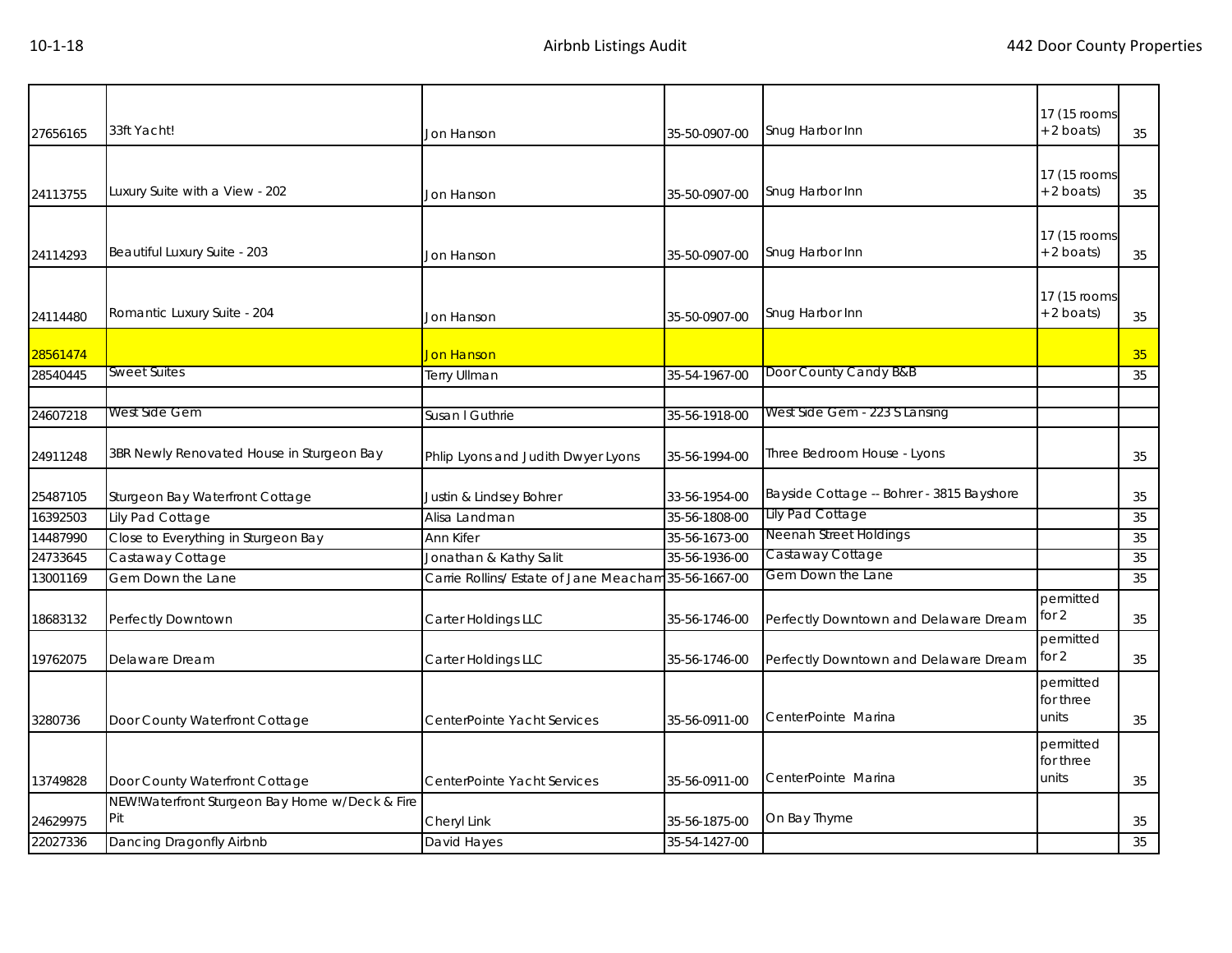| 26745725 | Garden Gate Bed and Breakfast: Vintage Rose<br>Room   | Robin Vallow        | 35-54-0858-00 | Garden Gate        | permitted<br>for 4                                            | 35     |
|----------|-------------------------------------------------------|---------------------|---------------|--------------------|---------------------------------------------------------------|--------|
|          |                                                       |                     |               |                    | permitted                                                     |        |
| 27084207 | Garden Gate Bed and Breakfast: Garden Suite           | Robin Vallow        | 35-54-0858-00 | Garden Gate        | for 4                                                         | $35\,$ |
| 27085342 | Garden Gate Bed & Breakfast: English Lavender<br>Room | Robin Vallow        | 35-54-0858-00 | Garden Gate        | permitted<br>for 4                                            | 35     |
| 27085059 | Garden Gate Bed and Breakfast: Cottage Rose<br>Room   | Robin Vallow        | 35-54-0858-00 | Garden Gate        | permitted<br>for 4                                            | $35\,$ |
| 25614073 | Pelican Suite, Door County: Waterfront Suite          | John Hermanson      | 35-56-1819-00 | Suite on the Water | Peritted for<br>3                                             | 35     |
| 25623966 | Turtle Suite, Door County: Waterfront Suite           | John Hermanson      | 35-56-1819-00 | Suite on the Water | Peritted for<br>3                                             | 35     |
| 25621059 | The Nest, Door County: Room in Waterfront Home        | John Hermanson      | 35-56-1819-00 | Suite on the Water | Peritted for                                                  | 35     |
| 28562716 | Private BR/BA, Whrlpl, Historic B&B                   | Dennis Statz        | 35-52-0856-00 | White Lace Inn     | permitted<br>for eighteen<br>six units<br>listed on<br>Airbnb | 35     |
| 28718278 | Private BR/BA, Frplce, Historic B&B                   | Dennis Statz        | 35-52-0856-00 | White Lace Inn     | permitted<br>for eighteen<br>six units<br>listed on<br>Airbnb | 35     |
| 28720272 | Private BR/BA, Frplce, Historic B&B                   | Dennis Statz        | 35-52-0856-00 | White Lace Inn     | permitted<br>for eighteen<br>six units<br>listed on<br>Airbnb | 35     |
| 28738298 | Private BR/BA, FP&WHP, Historic B&B                   | <b>Dennis Statz</b> | 35-52-0856-00 | White Lace Inn     | permitted<br>for eighteen<br>six units<br>listed on<br>Airbnb | 35     |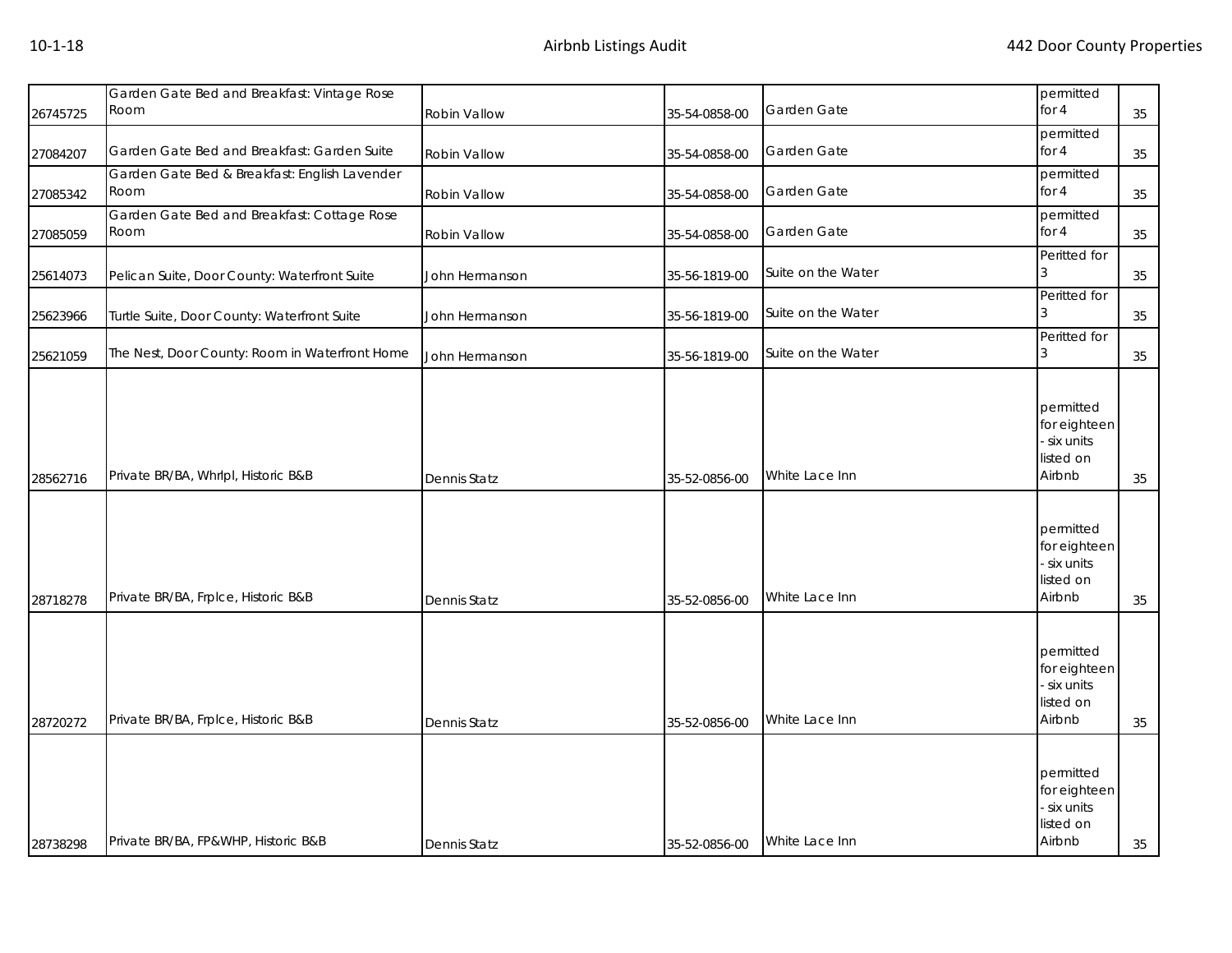| 28611670 | Private BR/BA, Frplce, Historic B&B | <b>Dennis Statz</b> | 35-52-0856-00 | White Lace Inn | permitted<br>for eighteen<br>- six units<br>listed on<br>Airbnb | 35 |
|----------|-------------------------------------|---------------------|---------------|----------------|-----------------------------------------------------------------|----|
| 28719565 | Private BR/BA, Frplce, Historic B&B | <b>Dennis Statz</b> | 35-52-0856-00 | White Lace Inn | permitted<br>for eighteen<br>- six units<br>listed on<br>Airbnb | 35 |
| 28737263 | Private BR/BA, FP&WHP, Historic B&B | Dennis Statz        | 35-52-0856-00 | White Lace Inn | permitted<br>for eighteen<br>- six units<br>listed on<br>Airbnb | 35 |
| 28738915 | Private BR/BA, FP&WHP, Historic B&B | Dennis Statz        | 35-52-0856-00 | White Lace Inn | permitted<br>for eighteen<br>- six units<br>listed on<br>Airbnb | 35 |
| 10732512 | Private BR/BA, FRPLCE, Historic B&B | <b>Dennis Statz</b> | 35-52-0856-00 | White Lace Inn | permitted<br>for eighteen<br>- six units<br>listed on<br>Airbnb | 35 |
| 10704789 | Private BR/BA, WHRPL, Historic B&b  | <b>Dennis Statz</b> | 35-52-0856-00 | White Lace Inn | permitted<br>for eighteen<br>- six units<br>listed on<br>Airbnb | 35 |

Т

 $\top$ 

Т

Т

Т

Т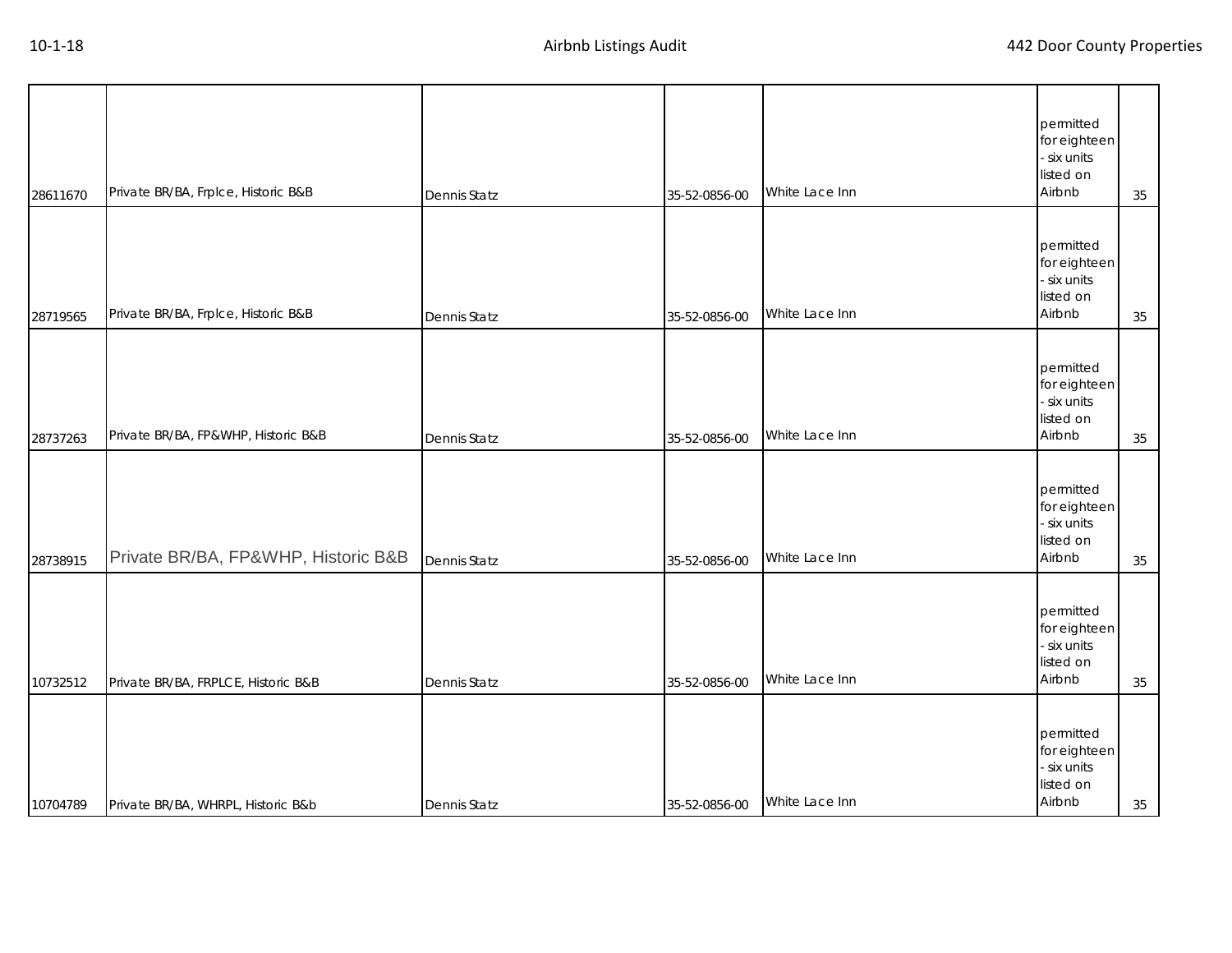| 27786823 | <b>Steeple View Cottage</b>           | <b>Dennis Statz</b> |               |                |                                                                 | 35 |
|----------|---------------------------------------|---------------------|---------------|----------------|-----------------------------------------------------------------|----|
| 10731586 | Private BR/BA, FP & WHO, Historic B&B | Dennis Statz        | 35-52-0856-00 | White Lace Inn | permitted<br>for eighteen<br>- six units<br>listed on<br>Airbnb | 35 |
| 10569102 | Private BR/BA, FRPLCE, Historic B&B   | <b>Dennis Statz</b> | 35-52-0856-00 | White Lace Inn | permitted<br>for eighteen<br>- six units<br>listed on<br>Airbnb | 35 |
| 28781413 | Private BR/BA, FP&WHP, Historic B&B   | <b>Dennis Statz</b> | 35-52-0856-00 | White Lace Inn | permitted<br>for eighteen<br>- six units<br>listed on<br>Airbnb | 35 |
| 28739719 | Private BR/BA, FP&WHP, Historic B&B   | <b>Dennis Statz</b> | 35-52-0856-00 | White Lace Inn | permitted<br>for eighteen<br>- six units<br>listed on<br>Airbnb | 35 |
| 28782204 | Private BR/BA, FP&WHP, Historic B&B   | <b>Dennis Statz</b> | 35-52-0856-00 | White Lace Inn | permitted<br>for eighteen<br>- six units<br>listed on<br>Airbnb | 35 |
| 28608919 | Private BR/BA, FP&WHP, Historic B&B   | <b>Dennis Statz</b> | 35-52-0856-00 | White Lace Inn | permitted<br>for eighteen<br>- six units<br>listed on<br>Airbnb | 35 |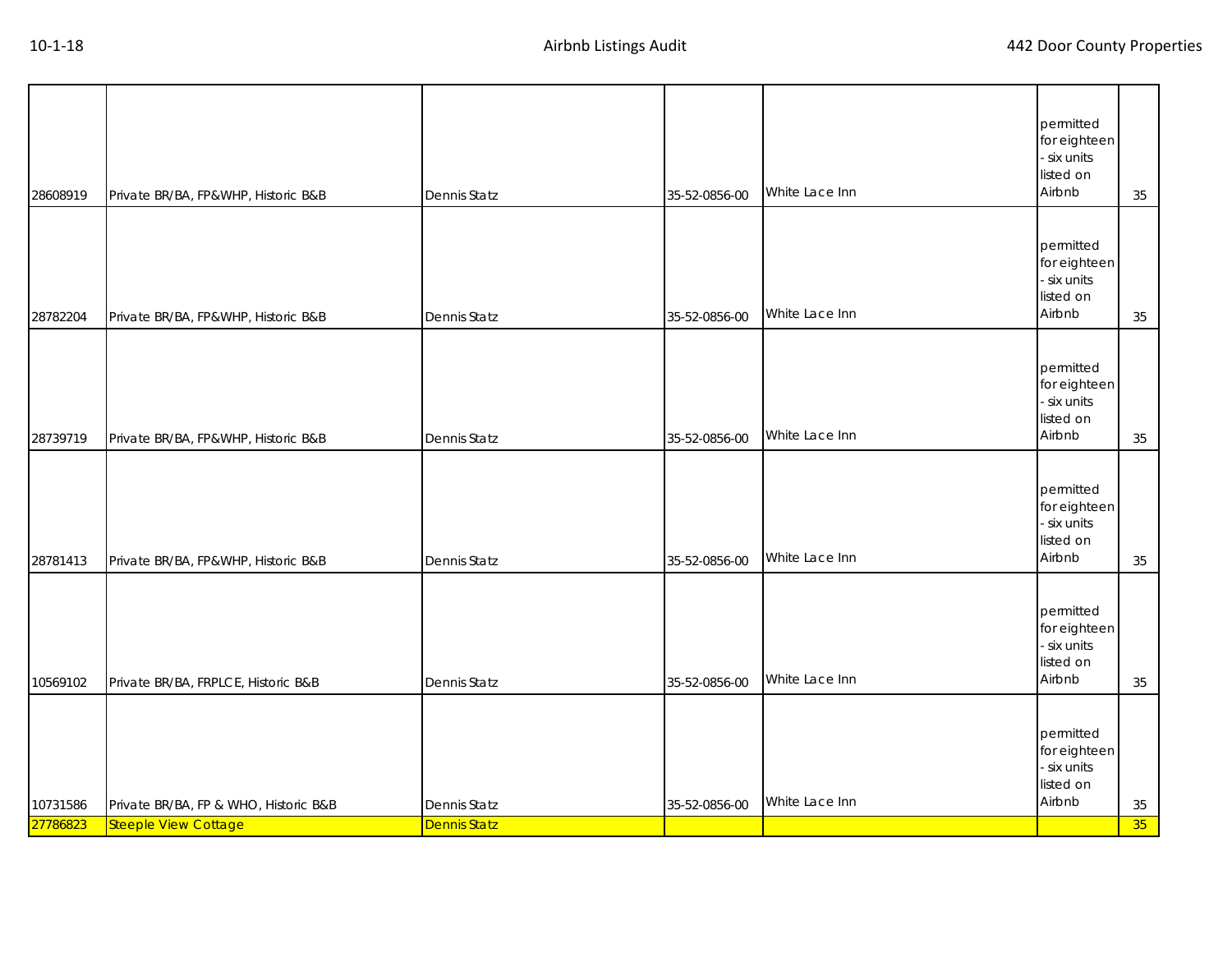| 10700860             | Private BR/BA, Whrlpl, Historic B&B                                      | Dennis Statz                       | 35-52-0856-00                  | White Lace Inn<br>Hilpipre-228 N 7th Ave - Collectic      | permitted<br>for eighteen<br>six units<br>listed on<br>Airbnb | 35       |
|----------------------|--------------------------------------------------------------------------|------------------------------------|--------------------------------|-----------------------------------------------------------|---------------------------------------------------------------|----------|
| 26270652             | NEW! 'Collectic Farmhouse Suite!' in Sturgeon Bay!                       | Aaron Hilpipre                     | 35-56-1939-00                  | Farmhouse Suite                                           |                                                               | 35       |
| 10730935             | Private BR/BA, FP & WHP, Historic B&B                                    | Dennis Statz                       | 35-52-0856-00                  | White Lace Inn                                            | permitted<br>for eighteen<br>six units<br>listed on<br>Airbnb | 35       |
| 4692800              | the Magnolia Suite                                                       | Diane Allen & Mike Perski          | 35-53-1096-00                  | The Magnolia                                              |                                                               | 35       |
| 19179293             | Door County Bayview                                                      | Diane Rockwell                     | 35-56-1772-00                  | Door County Bayview                                       |                                                               | 35       |
| 21982114<br>24261293 | Sturgeon Bay Waterfront Cottage<br>Dock on the Bay Coach Home            | Eric Minten<br>Fear Investments    | 35-56-1767-00<br>35-56-1889-00 | Door County Waterfront Cottage Minten<br>Dock on the Baty |                                                               | 35<br>35 |
| 3518762              | Downtown Sturgeon Bay, Door County                                       | Hans Reumschuessel                 | 35-56-1437-00                  | Downtown Sturgeon Bay                                     |                                                               | 35       |
| 25319787             | R&H Bayshore Estate                                                      | Helen & Robin Urban                | 35-56-1957-00                  | R & H Bayshore Estate                                     |                                                               | 35       |
| 24476710             | queen-bed private room at the Holiday Music<br>Motel                     | Holiday Motel Management LLC       | 35-50-0964-00                  | Holiday Music Hotel                                       | permitted<br>for 18                                           | 35       |
| 24498867             | 2 beds in private room at Holiday Music Motel                            | Holiday Motel Management LLC       | 35-50-0964-00                  | <b>Holiday Music Hotel</b>                                | permitted<br>for 18                                           | 35       |
| 9271311              | Chalet on the Shore                                                      | Jennifer Jorns & Brian Frisque     | 35-56-1663-00                  | Chalet by the Shore                                       |                                                               | 35       |
| 21642288             | Overlooking Third Ave                                                    | Joe Baw and Rob Paul               | 35-53-1816-00                  | Overlooking Third Aveqq                                   |                                                               | 35       |
| 19824536             | Chalet by the Bay                                                        | Jonathan Salit                     | 35-56-1807-00                  | Chalet by the Bay - Salit                                 |                                                               | 35       |
| 1095333              | A City Cottage in the Heart of Town                                      | Kelly Avenson & Elliot Goettelman  | 35-56-1651-00                  | City Cottage, The                                         |                                                               | 35       |
| 17380652             | Sawyer View Villa                                                        | Ken Glasheen                       | 35-56-1726-00                  | Sawyer View Village                                       |                                                               | 35       |
| 25578596             | NEW! Sturgeon Bay Home Near Potawatomi State P Tom and Christine Dehnert |                                    | 35-56-1927-00                  | Port View Cottage                                         |                                                               | 35       |
| 15678659             | Yellow Cottage                                                           | Megan and Shane Wheeler            | 35-56-1946-00                  | Yellow Cottage, Wheeler                                   |                                                               | 35       |
| 23343621             | Veronica Joyce                                                           | Lola DeVillers and Stuart Champeau | 35-56-1877-00                  | Veronica Joice                                            |                                                               | 35       |
| 26203239             | Air Mikey B                                                              | Michael Bleck                      | 35-56-1911-00                  | Bleck- 316 N Joliet                                       |                                                               | 35       |
| 8129738              | Sturgeon Bay Doll House                                                  | Patrice Sebastian                  | 35-56-1565-00                  | Sturgeon Bay Doll House                                   |                                                               | 35       |
| 18346670             | Manor on Main                                                            | Paul Larson                        | 35-56-1777-00                  | Main Manor - Larson                                       |                                                               | 35       |
| 13257277             | Door County Easy Living                                                  | <b>Rich Miller</b>                 | 35-56-1654-00                  | Door County Easy Living - Miller                          |                                                               | 35       |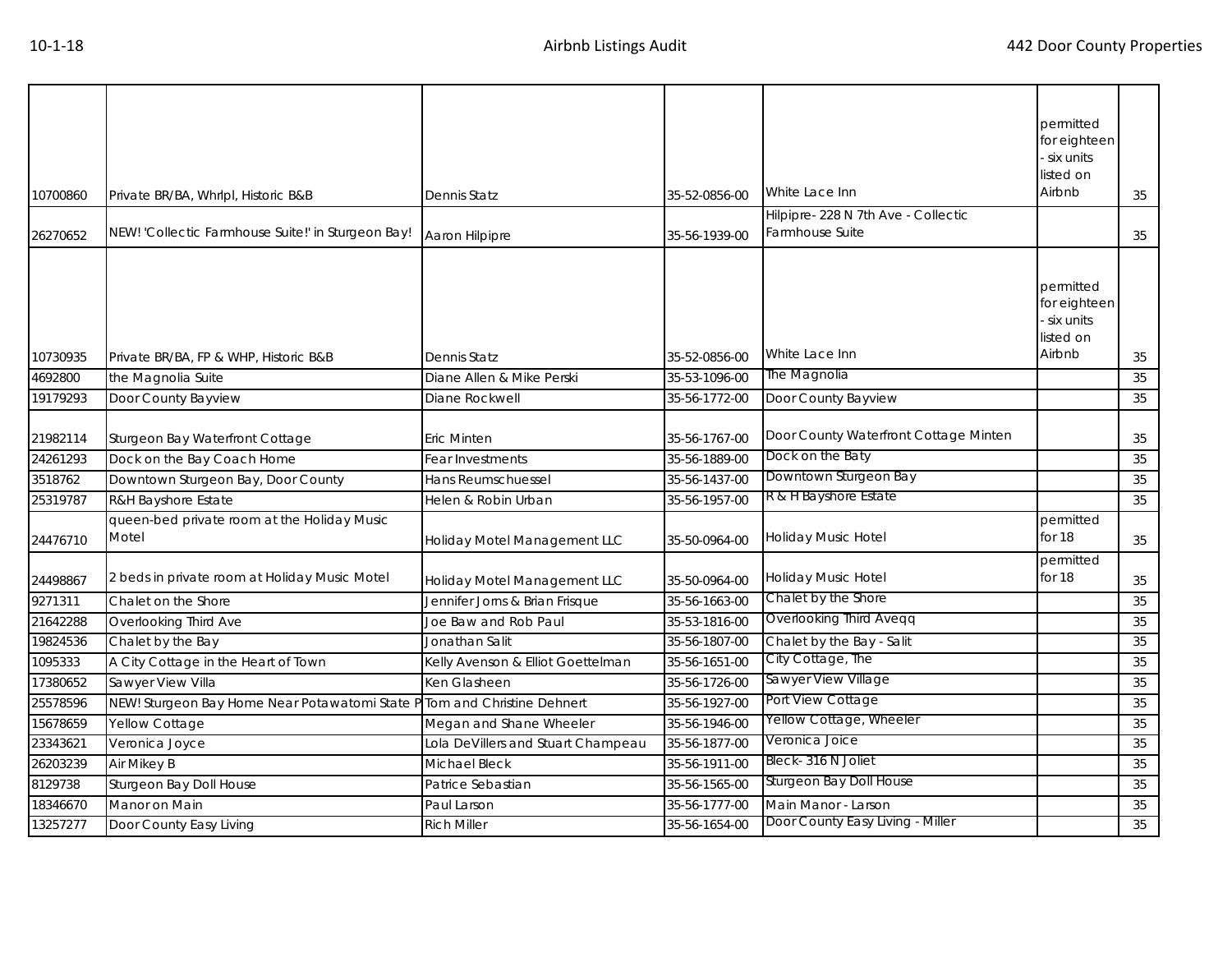| 3324489  | Downtown Sturgeon Bay, Arbor                                      | RME Holdings - Robert Esposito                      | 35-53-1452-00 | Arbor and Postcard - RME Holdings        | Permitted<br>for two units | 35 |
|----------|-------------------------------------------------------------------|-----------------------------------------------------|---------------|------------------------------------------|----------------------------|----|
| 3190446  | Downtown Sturgeon Bay - Postcard                                  | RME Holdings - Robert Esposito                      | 35-53-1452-00 | Arbor and Postcard - RME Holdings        | Permitted<br>for two units | 35 |
| 19180482 | The Coach House                                                   | Robert & Teresa Esposito                            | 35-53-1628-00 |                                          | permitted<br>for $3$       | 35 |
| 12792862 | Downtown Sturgeon Bay CornerSuite                                 | Robert & Teresa Esposito                            | 35-53-1628-00 | Villa and Corner Suite                   | permitted<br>for $3$       | 35 |
| 12793691 | Downtown Sturgeon Bay Villa Suite                                 | Robert & Teresa Esposito                            | 35-53-1628-00 | Villa and Corner Suite                   | permitted<br>for $3$       | 35 |
| 18359397 | <b>Barbara's Guest House</b>                                      | Stephen Day                                         | 35-56-1727-00 | <b>Barbara's Guest House</b>             |                            | 35 |
| 23915694 | <b>Boat Bungalow</b>                                              | Sam Parent                                          | 35-59-1907-00 | Gypsy Soul - Boat bungalow               |                            | 35 |
| 17586605 | The Diplomat Bed and Breakfast/Chancery suite                     | <b>Tami Dal Santo</b>                               | 35-54-1544-00 | Diplomat Bed and Breakfast               | permitted<br>for six units | 35 |
| 9506189  | Diplomat Bed and Breakfast/Treaty Suite                           | <b>Tami Dal Santo</b>                               | 35-54-1544-00 | Diplomat Bed and Breakfast               | permitted<br>for six units | 35 |
| 18655796 | Petite Maison Bleu                                                | Terry Cummings                                      | 35-56-1755-00 | Petite Maison Bleu                       |                            | 35 |
| 28844540 | <b>Sunset house</b>                                               |                                                     |               |                                          |                            | 35 |
| 28538540 | The Ballard House Door County                                     | Geri Ballard                                        | 35-56-0978-00 | <b>Ballard House</b>                     |                            | 35 |
| 24470520 | Fantastic 2 Bedroom Apartment Luxurious and Mod The Bay Lofts IIc |                                                     | 35-53-1899-00 | The Bay Lofts                            | permitted<br>for 2         | 35 |
| 24375314 | Modern and Luxurious 1 Bedroom Apartment<br>Downtown              | The Bay Lofts IIc                                   | 35-53-1899-00 | The Bay Lofts                            | permitted<br>for $2$       | 35 |
| 24076184 | Bay Breeze - the Floating Cottage                                 | The Yacht Harbor, LLC & Sturgeon Bay<br>Marinas.com | 35-59-1676-02 | Door County Houseboat Rentals, LLC       | permitted<br>for $4$       | 35 |
| 24077834 | Pier Relaxn' - the Floating Cottage                               | The Yacht Harbor, LLC & Sturgeon Bay<br>Marinas.com | 35-59-1676-01 | Door County Houseboat Rentals, LLC       | permitted<br>for 4         | 35 |
| 18035205 | The Mary I                                                        | The Yacht Harbor, LLC & Sturgeon Bay<br>Marinas.com | 35-59-1676-00 | Door County Houseboat Rentals, LLC       | permitted<br>for $4$       | 35 |
| 18913824 | Desiree the houseboat                                             | The Yacht Harbor, LLC & Sturgeon Bay<br>Marinas.com | 35-59-1676-00 | Door County Houseboat Rentals, LLC       | permitted<br>for 4         | 35 |
| 23698225 | Boat House on the Bay                                             | <b>William Anderson</b>                             | 35-56-1629-06 | <b>Boat House</b>                        | dcpm                       | 35 |
|          |                                                                   |                                                     |               |                                          |                            |    |
| 5585456  |                                                                   |                                                     |               | Emmerich - On the Shore of Lake Michigan |                            |    |
|          | On the shore of Lake Michigan                                     | Ann Emmerich                                        | 36-56-1487-00 |                                          |                            | 36 |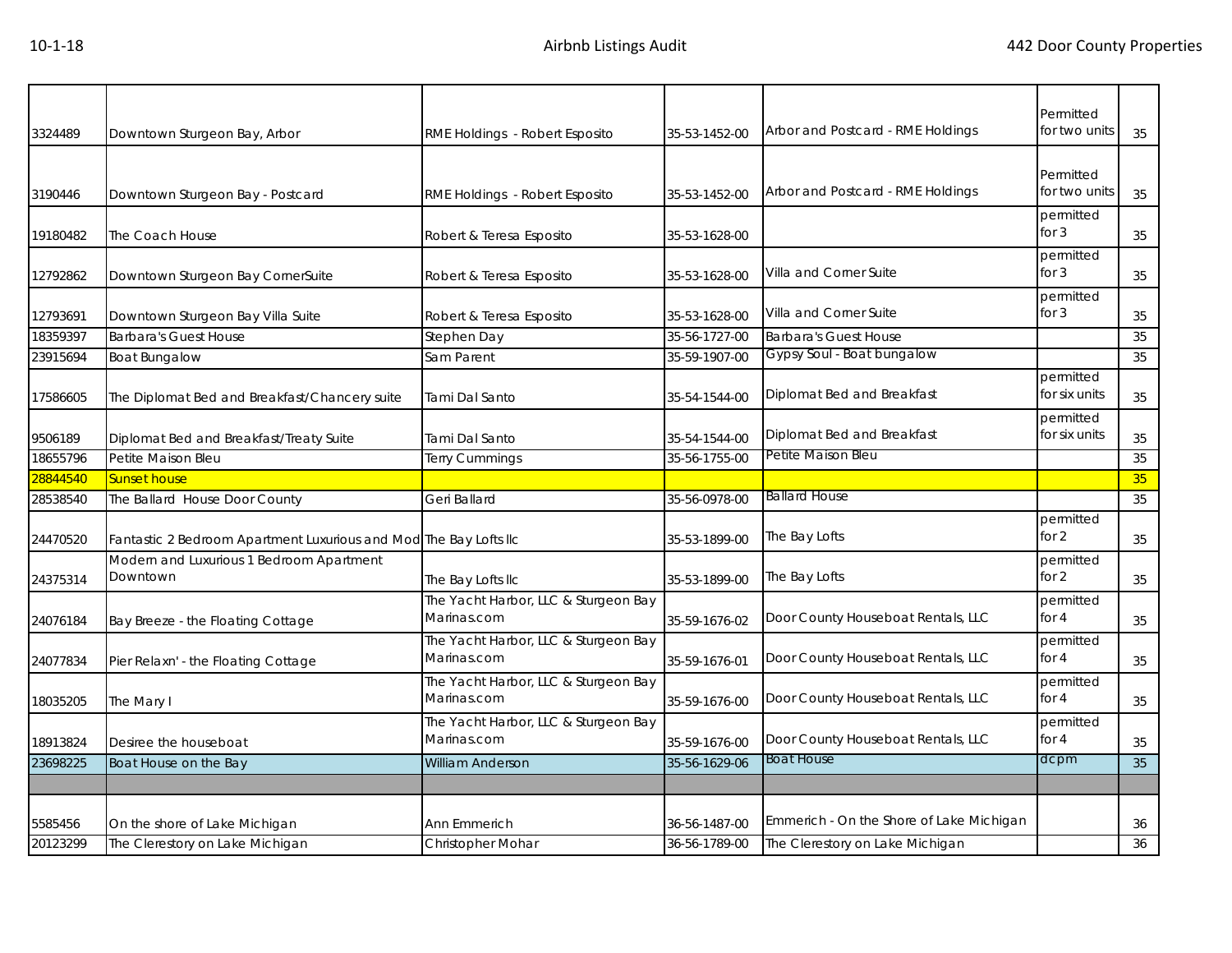| 18073736 | Claybanks   A Woodsy Retreat near Lake Michigan David Goettelman        |                                  | 36-56-1731-00 | Clay Banks Woodsy Retreat              |                       | 36     |
|----------|-------------------------------------------------------------------------|----------------------------------|---------------|----------------------------------------|-----------------------|--------|
| 28333052 | Beach House right on Lake Michigan!                                     | Mercedes Wadkins                 | 36-56-1814-01 | Forest Park Road                       |                       | 36     |
|          | WaterFront Townhouse on Sturgeon Bay Channel                            |                                  |               |                                        |                       |        |
| 22501817 | South Unit                                                              | Joe Fittshur                     | 36-56-1329-00 | Port Haven Executive Home              |                       | 36     |
| 9091864  | porthaven North Unit                                                    | Joe Fittshur                     | 36-56-1329-00 | Port Haven Executive Home              |                       | 36     |
| 13904531 | extra port haven listing                                                | Joe Fittshur                     |               |                                        | dup                   | 36     |
| 28214581 | Peace of Beach                                                          | Chris Jeanquart                  | 36-56-1969-00 | Jeanquart - 3140 Lake Forest Park Road |                       | 36     |
| 6253565  | Lake Lane Cottages in Door County 31                                    | Rob Vogel                        | 36-56-0869-00 | Lake Lane Cottages                     | permitted<br>for $3$  | 36     |
| 11700582 | Lake Lane Cottages Camper                                               | Rob Vogel                        | 36-56-0869-00 | Lake Lane Cottages                     | permitted<br>for $3$  | 36     |
| 11699220 | Lake Lane Cottage #2                                                    | Rob Vogel                        | 36-56-0869-00 | Lake Lane Cottages                     | permitted<br>for $3$  | 36     |
| 10283729 | <b>Historic Family Farm</b>                                             | Tom Mickelson                    | 36-56-1579-00 | Historic Family Farm                   |                       | 36     |
|          |                                                                         |                                  |               |                                        |                       |        |
| 24919179 | Luxury Door County Cottage on the Bay                                   | Brian Baumann & Kelly Young      | 39-56-1920-00 | On the Point                           |                       | 39     |
| 19285613 | Beautiful Waterfront Cabin Door County                                  | Donn Rozz, Robert Paul           | 39-53-1374-00 | <b>Rozz Little Cemetery</b>            |                       | 39     |
| 27457684 | Door County Waterfront Cabin New Construction 20 Donn Rozz, Robert Paul |                                  | 39-53-1374-00 | Rozz Little Cemetery                   | permite for           | 39     |
| 17300921 | Family Friendly Cabin On The Bay!                                       | Goffard                          | 39-56-1709-00 | Cabin on the Bay - Goffard             |                       | 39     |
| 18833980 | Sunset Cliff Cottage                                                    | Jon Hansen                       | 39-56-0860-00 | Sunset Cliff Cottage                   |                       | 39     |
| 1327057  | 3 Bedroom Cottage with a Water View                                     | Mark and Jill Schwarzbauer       | 39-56-1320-00 | La Bella Casa Di Mattoni               |                       | 39     |
| 15057147 | Door County Shore Front 2 Bdrm Cabin on 1.2 Acres Pat O'Donnell         |                                  | 39-56-1398-00 | Cabin Sun Over Beach                   |                       | 39     |
| 19594834 | Waterfront Door County Cottage                                          | Lisa Soukup                      | 42-56-1774-00 | Waterftont Cottage - Soukup            |                       | 42     |
| 14266444 | Door County Waterfront Cottage                                          | Bur Wholesale Company - John Bur | 42-56-1666-00 | Waterfront Cottage - BUR               |                       | 42     |
| 25616352 | Island View Cottage on Washington Island                                | Edward & Peri Ann Wasie          | 46-56-1909-00 | Island View Cottage - Wasie            |                       | 46     |
| 27853119 | <b>Buckwild Estate</b>                                                  | Dan Jorgenson                    | 46-56-1332-00 | Buckwild Farm                          |                       | 46     |
| 11389754 | Charming Near Town Motel Room                                           | Andrew Valentincic               | 46-50-1596-00 | Viking Village                         | permitted<br>for $13$ | $46\,$ |
| 8898775  | Viking Village 2 Bedroom Flat                                           | Andrew Valentincic               | 46-50-1596-00 | Viking Village                         | permitted<br>for $13$ | 46     |
| 14825088 | Charming one bedroom flat at Viking Village                             | Andrew Valentincic               | 46-50-1596-00 | Viking Village                         | permitted<br>for $13$ | 46     |
| 10907613 | Sunrise A Frame on the lake                                             | <b>Andrew Valentincic</b>        | 46-50-1596-00 | <b>Viking Village</b>                  | permitted<br>for $13$ | 46     |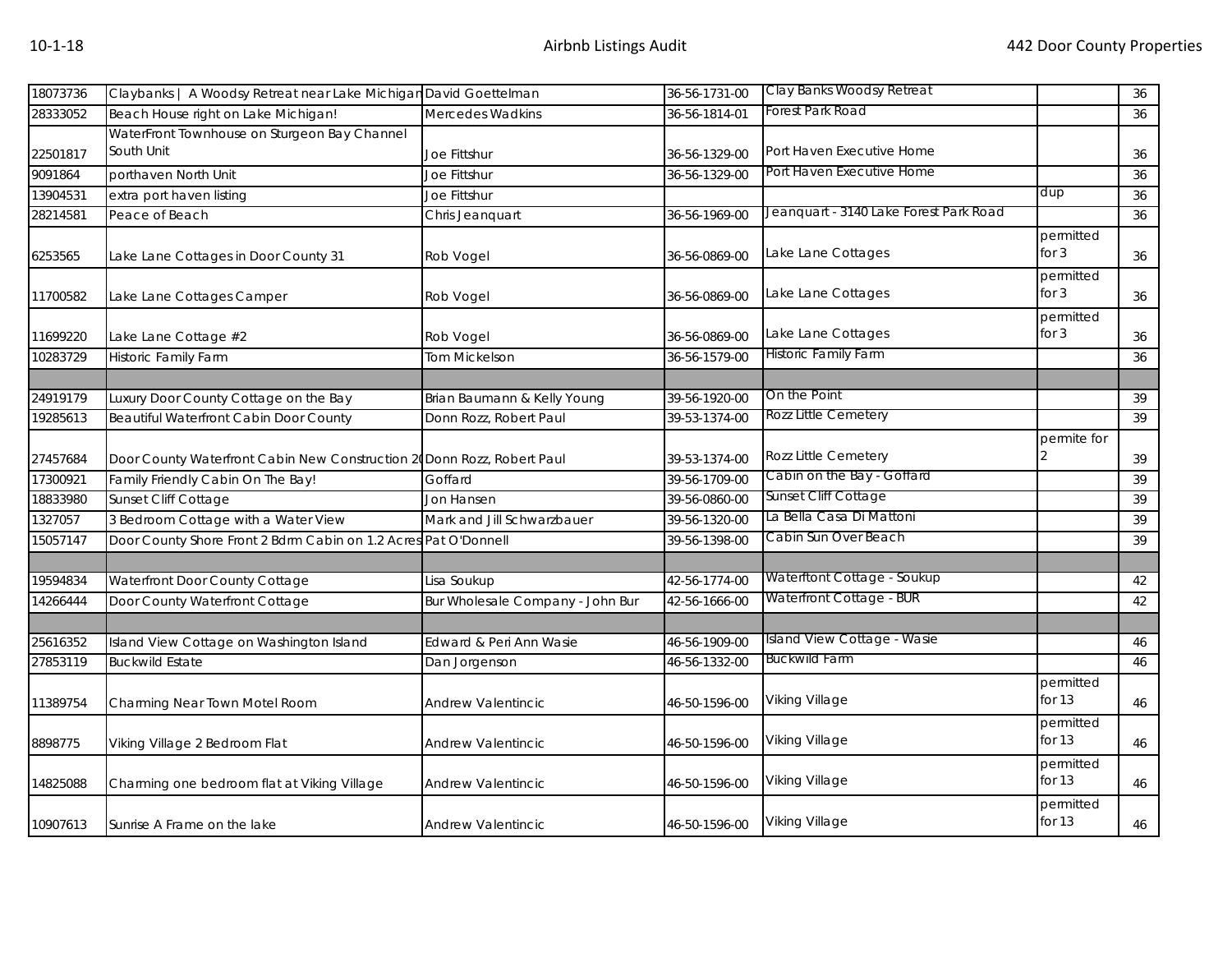|          |                                                              |                                                |                                                | permitted                                 |                    |    |  |  |
|----------|--------------------------------------------------------------|------------------------------------------------|------------------------------------------------|-------------------------------------------|--------------------|----|--|--|
| 15351847 | Cozy and charming studio with kitchen.                       | Andrew Valentincic                             | 46-50-1596-00                                  | Viking Village                            | for 13<br>46       |    |  |  |
| 6541476  | Charming Waterfront Cottage                                  | Alex Trueblood                                 | 46-56-1411-00                                  | Trueblood Cottage                         | 46                 |    |  |  |
|          | Washington Island home With history and warmth               |                                                |                                                | Washington Island Historical Home - Lemon |                    |    |  |  |
| 24117398 |                                                              | Carol Lemon                                    | 46-56-1917-00                                  |                                           |                    | 46 |  |  |
| 13156138 | Cute Affordable Cabin on Island - Kayaker Cabin              | Dawn Chier                                     | 46-55-0731-00                                  | Coffee Creek Cabin                        | permitted<br>for 2 |    |  |  |
|          |                                                              |                                                |                                                |                                           | permitted          | 46 |  |  |
| 13378765 | Coffee Creek Cabins "Biker Cabin" on Wash. Island Dawn Chier |                                                | 46-55-0731-00                                  | Coffee Creek Cabin                        | for 2              | 46 |  |  |
| 22717916 | Old Orchard Farm                                             | Deb Sheridan                                   | 46-56-1867-00                                  | Old Orchard Farm                          |                    | 46 |  |  |
| 714587   | Quiet Cabin with Deck in Woods                               | Jim Beneda                                     | 46-56-1575-00                                  | Quiet Cabin in the Woods - Beneda         | 46                 |    |  |  |
| 14443055 | Bay Farm Lake Cottage                                        | Kathleen Young                                 | 46-56-1650-00                                  | Bay Farm LLC                              | 46                 |    |  |  |
| 25811058 | <b>Breezy Beach</b>                                          | Richard Tobey                                  | 46-56-1940-00                                  | <b>Breezy Beach</b>                       | 46                 |    |  |  |
| 23713057 | Watermark Inn-Washington Island (Suite G)                    | Larry Kilduff                                  | 46-56-0584-00                                  | Watermark Inn                             |                    | 46 |  |  |
| 26269262 | Watermark Inn-Washington Island (Suite B)                    | Larry Kilduff                                  | 46-56-0584-00                                  | Watermark Inn                             |                    | 46 |  |  |
| 25488651 | Washington Island Home in the Woods                          | Jeff and Corinn Sevcik                         | 46-56-1891-00                                  | West Harbor - Sevcik                      |                    | 46 |  |  |
| 25622011 | Folk Tree Farm on Washington Island                          | Casey Dahl & Shawn Murray                      | 46-56-1933-00                                  | Folk Tree Farm                            |                    | 46 |  |  |
| 25488651 | Washington Island Home in the Woods                          | Jeff and Corinn Sevcik                         | 46-56-1891-00                                  | West Harbor - Sevcik                      |                    | 46 |  |  |
| 20991844 | Menominee River Vacation Home                                | Not Door County Comes up in Door County Search |                                                |                                           | Outside DC         |    |  |  |
| 20439805 | <b>Nuttall Vacation Stays</b>                                | Not Door County Comes up in Door County Search |                                                |                                           | Outside DC         |    |  |  |
| 14266783 | Cottage on Cedar                                             | Not Door County Comes up in Door County Search |                                                |                                           | Outside DC         |    |  |  |
| 19012043 | Home Away From Home Northern Wisconsin                       | Not Door County Comes up in Door County Search |                                                |                                           | <b>Outside DC</b>  |    |  |  |
| 21816968 | <b>Hogans Place</b>                                          | Not Door County Comes up in Door County Search |                                                |                                           | <b>Outside DC</b>  |    |  |  |
| 21549001 | <b>Cozy Lakefront Home</b>                                   | Not Door County Comes up in Door County Search |                                                |                                           | Outside DC         |    |  |  |
| 14648642 | <b>Upper Peninsula MI Retreat</b>                            | Not Door County Comes up in Door County Search |                                                |                                           | Outside DC         |    |  |  |
| 28734368 | Luxury on the Lake                                           | Not Door County Comes up in Door County Search |                                                |                                           | Outside DC         |    |  |  |
| 443694   | Lundgren Tree Farm                                           |                                                | Not Door County Comes up in Door County Search |                                           |                    |    |  |  |
| 19176512 | <b>Book Your Summer Getaway Now</b>                          | Not Door County Comes up in Door County Search |                                                |                                           | Outside DC         |    |  |  |
| 26424111 | Waterfront Inn Sail & Stay                                   | Not Door County Comes up in Door County Search |                                                |                                           | Outside DC         |    |  |  |
| 27703908 | 2 bedroom duplex in quiet neighborhood                       | Not Door County Comes up in Door County Search | Outside DC                                     |                                           |                    |    |  |  |